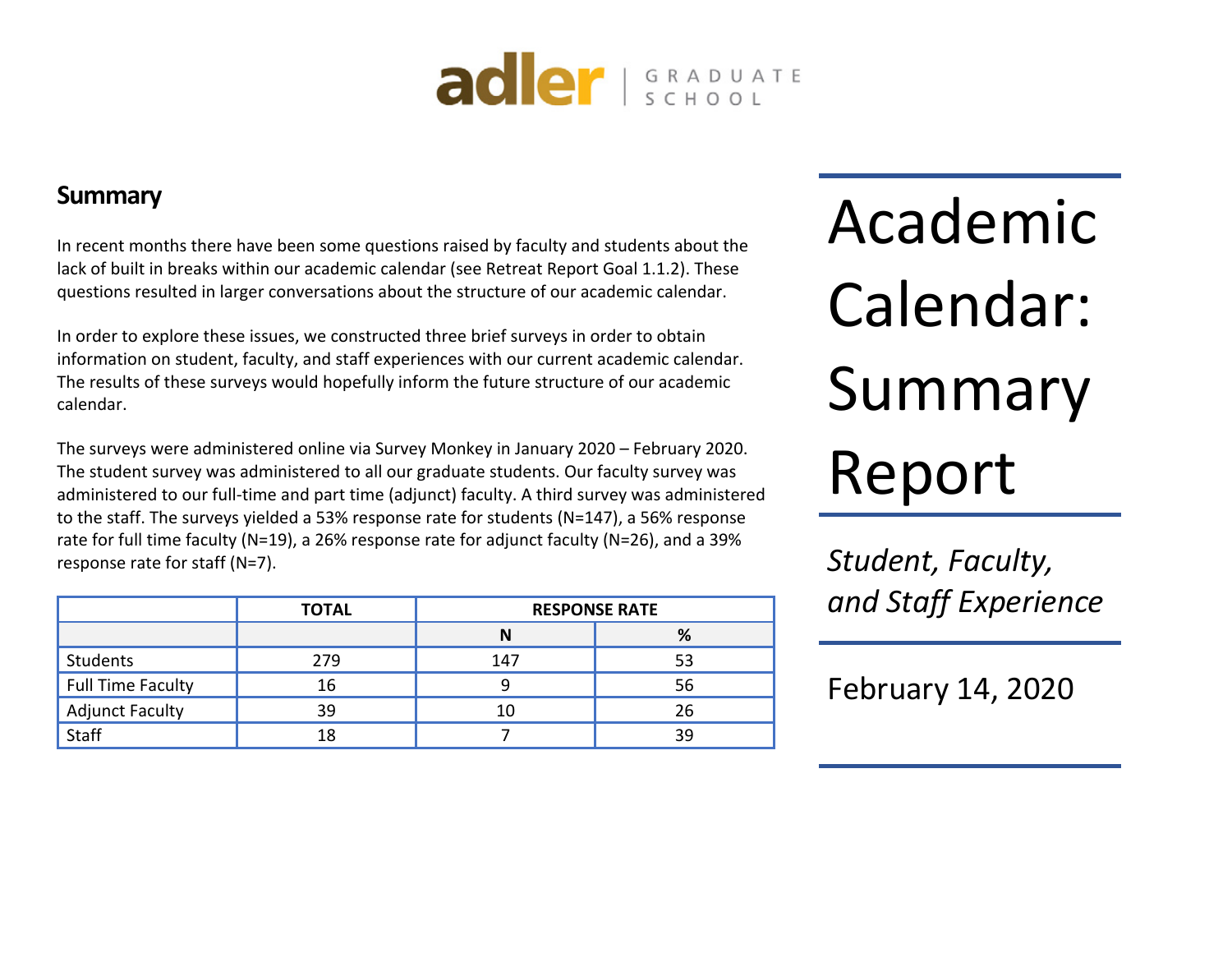

### **Table of Contents**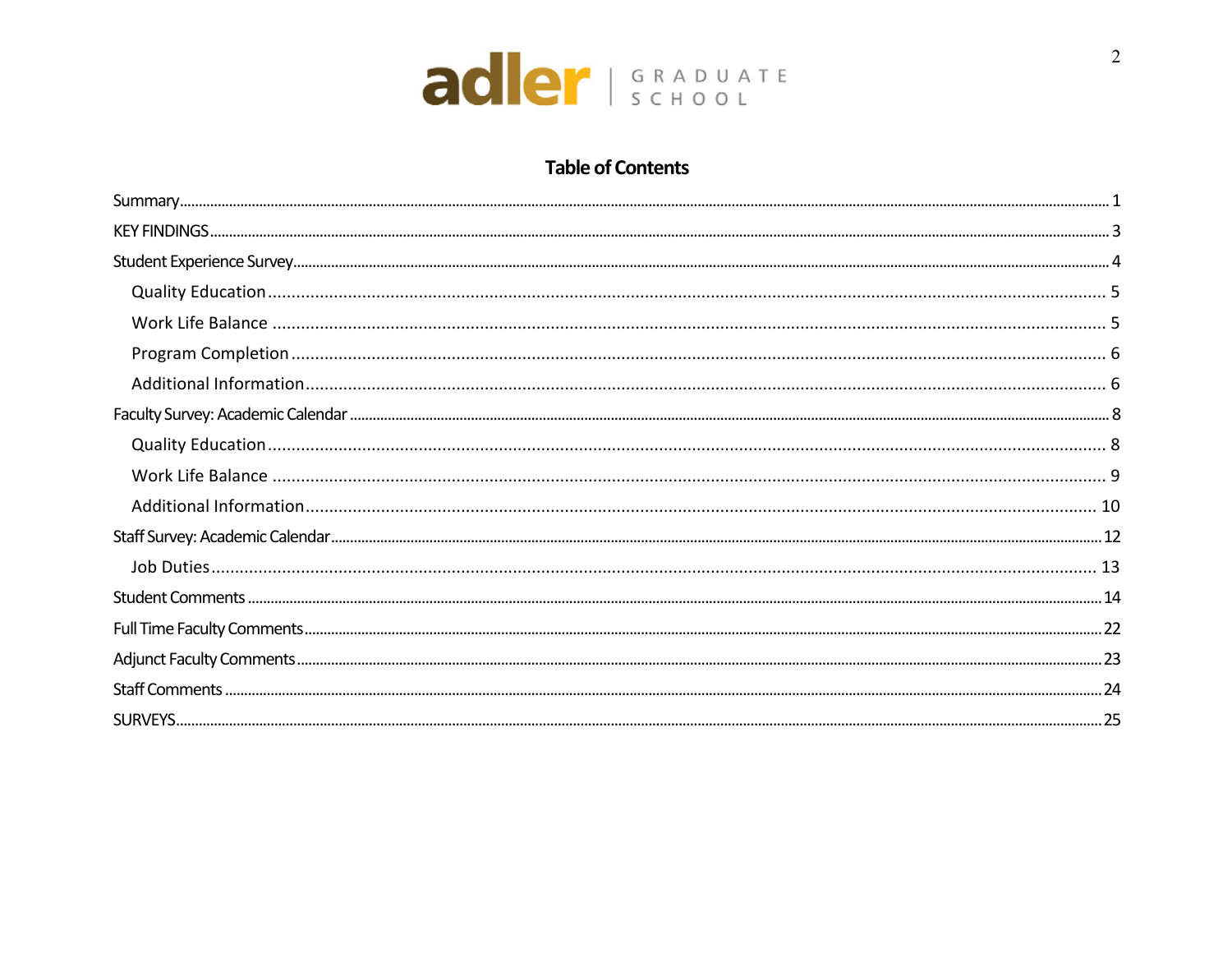

# **KEY FINDINGS**

#### **STUDENTS**

- Finding 1: Students report wanting a longer time to learn their material.
- Finding 2: Having to complete a SPT while starting a new course is not conducive to student learning.
- Finding 3: Students would favor a built-in break within the schedule with no SPT being done within this break.
- Finding 4: Students reported that they would be able to balance a schedule with taking 2 courses and Field Experience.
- Finding 5: The amount of time to complete their coursework depends on the course taken
- Finding 6: The current academic calendar makes it difficult to grow academically and retain information. **FACULTY**
- Finding 1: Too much material is covered in too short a time within the current schedule
- Finding 2: Having to grade a SPT while starting a new course is not difficult to manage.
- Finding 3: The current calendar does not allow for a real break, making work-life balance difficult.
- Finding 5: The primary benefit of an 11-week schedule would be not having Special Project Time
- Finding 6: Adjunct faculty report that an 11-week format would allow for better quality instruction.
- Finding 7: Full time faculty report that a revised schedule would allow for work-life balance.
- Finding 8: Adjunct faculty would like more time to prepare and teach their courses, while full time faculty report that it really depends on the course being taught.

**STAFF**

• Finding 1: Staff report that a calendar change would not negatively impact their jobs.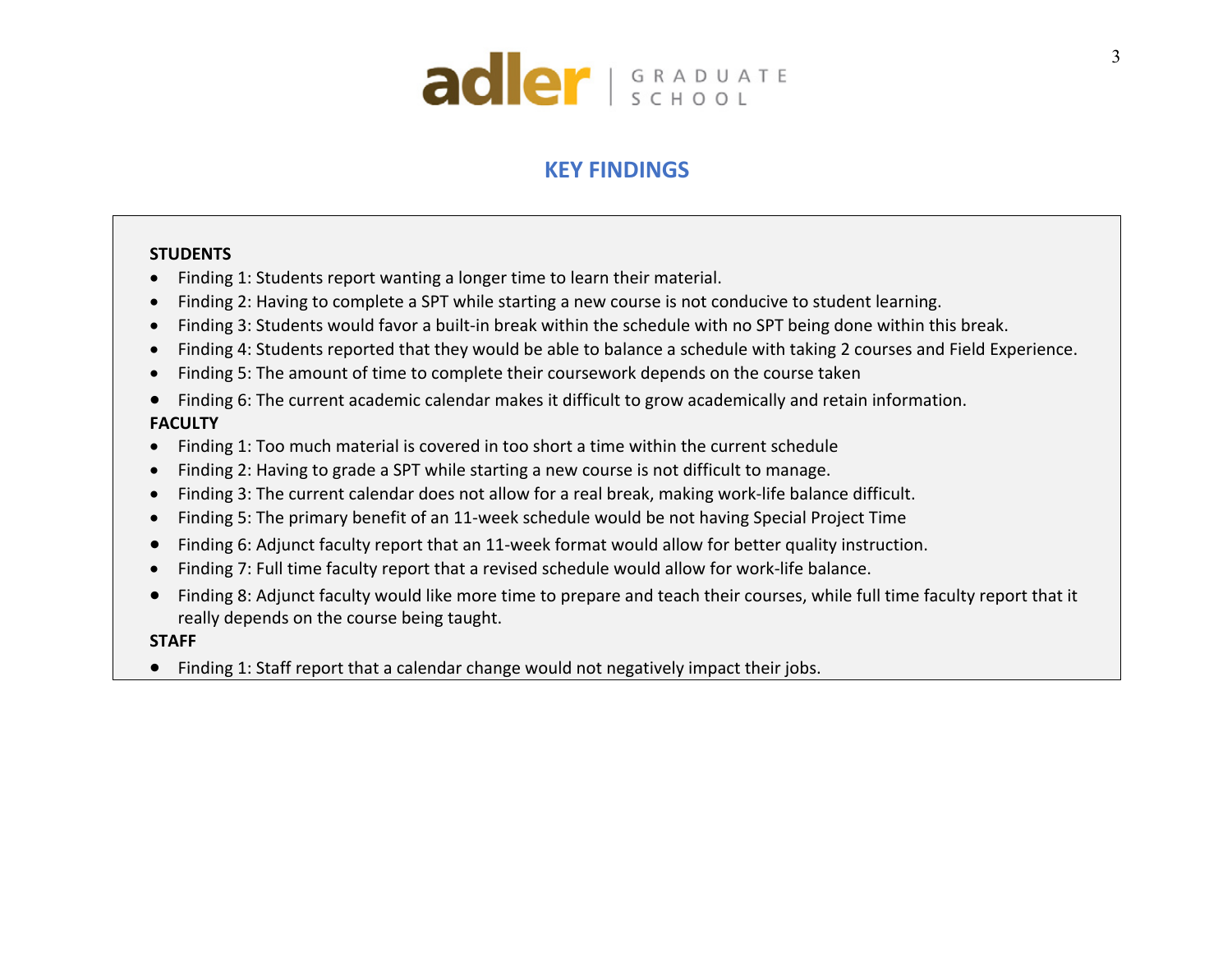

### **Student Experience Survey**

The online "Student Experience Survey: Academic Calendar" was launched on January 3, 2020 and concluded on January 20, 2020. The options within the survey were Agree, Disagree, and Neutral. A total of 147 students responded to the survey.

As a framework for our student survey we recounted that our current academic calendar is built around a compressed schedule with courses being completed in five weeks, breaks between courses being one week to ten days long, and special projects that need to be completed in the two weeks following the last class meeting (often overlapping with the next course).

At the time of the survey we proposed a new academic calendar structure with several assumptions:

- Each course would meet one night per week and one full weekend over 11 weeks.
- There would be no SPT.
- Students taking 2 courses per term (Summer, Fall, Winter, Spring) would attend classes 2 nights per week and two full weekends (as opposed to the current 4 days, usually in 4 different weekends).
- Students taking on-line courses already complete 2 posts per week. This would not change as there would be one post due per week (per course) if taking 2 courses in an 11-week timeframe.
- The new schedule would allow for real breaks between terms.

The following will be used to report the data:

- The Neutral Data will not be reported if it did not add any significant information to the question asked. The percentages were recalculated without the Neutral responses.
- Data will not be reported if we did not find a trend or real significance (using 10% threshold in answers)

The questions in the survey will be reported in three main areas:

- 1. Quality Education
- 2. Work/Life Balance
- 3. Program Completion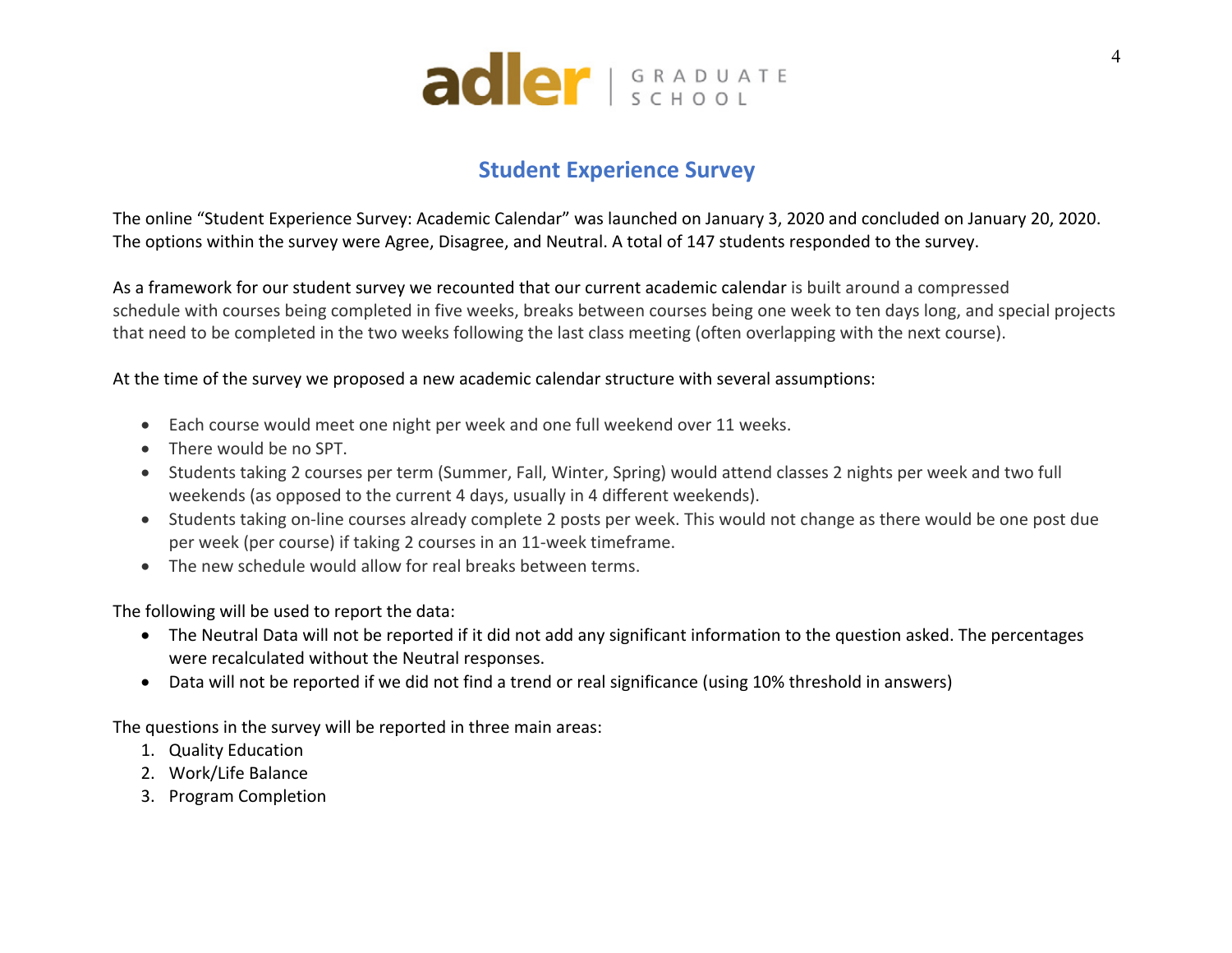

### Quality Education

Several questions were asking about learning and Special Project Time (SPT). The majority of students (60%, N=71) agreed that the 5-week schedule was not enough time to learn and retain the information being taught. The majority of students (75%, N=101) reported that having to complete a special project (SPT) was found to be difficult to complete while starting a new course within the current structure. These results indicate that students may want a longer time to learn their material and having to complete a SPT while starting a new course is not conducive to student learning.

|                                                                                                                               | <b>AGREE</b>  | <b>DISAGREE</b> |
|-------------------------------------------------------------------------------------------------------------------------------|---------------|-----------------|
| Too much material is covered in too short a time, making it hard to retain information.                                       | 59.66%<br>71  | 40.34%<br>48    |
| Finishing a special project while starting a new course is very difficult. It makes it hard to<br>concentrate on either task. | 75.37%<br>101 | 24.63%<br>33    |

### Work Life Balance

Several questions were asking about Work/Life balance. The majority of students (58%, N=66) disagreed that the current academic calendar allows for a balance of work, family, school, and time for self. Additionally, (66%, N=74) agreed that the compressed format was not conducive to working adult learners. When asked about a break from academics, students (88%, N=122) agreed that having an SPT did not allow for a real break. In addition, students (84%, N=95) agreed that an 11-week schedule would allow for a break. These results indicate that students may want a built-in break within the schedule with no SPT being done within this break.

|                                                                                           | <b>AGREE</b> | <b>DISAGREE</b> |
|-------------------------------------------------------------------------------------------|--------------|-----------------|
| Adler's current academic calendar allows me to balance work, family, school, and time for | 41.59%       | 58.41%          |
| self.                                                                                     | 47           | 66              |
| Although supposedly designed to meet the needs of working adults, this compressed format  | 66.67%       | 33.33%          |
| makes balancing work, family, school, and time for self-difficult.                        | 74           | 37              |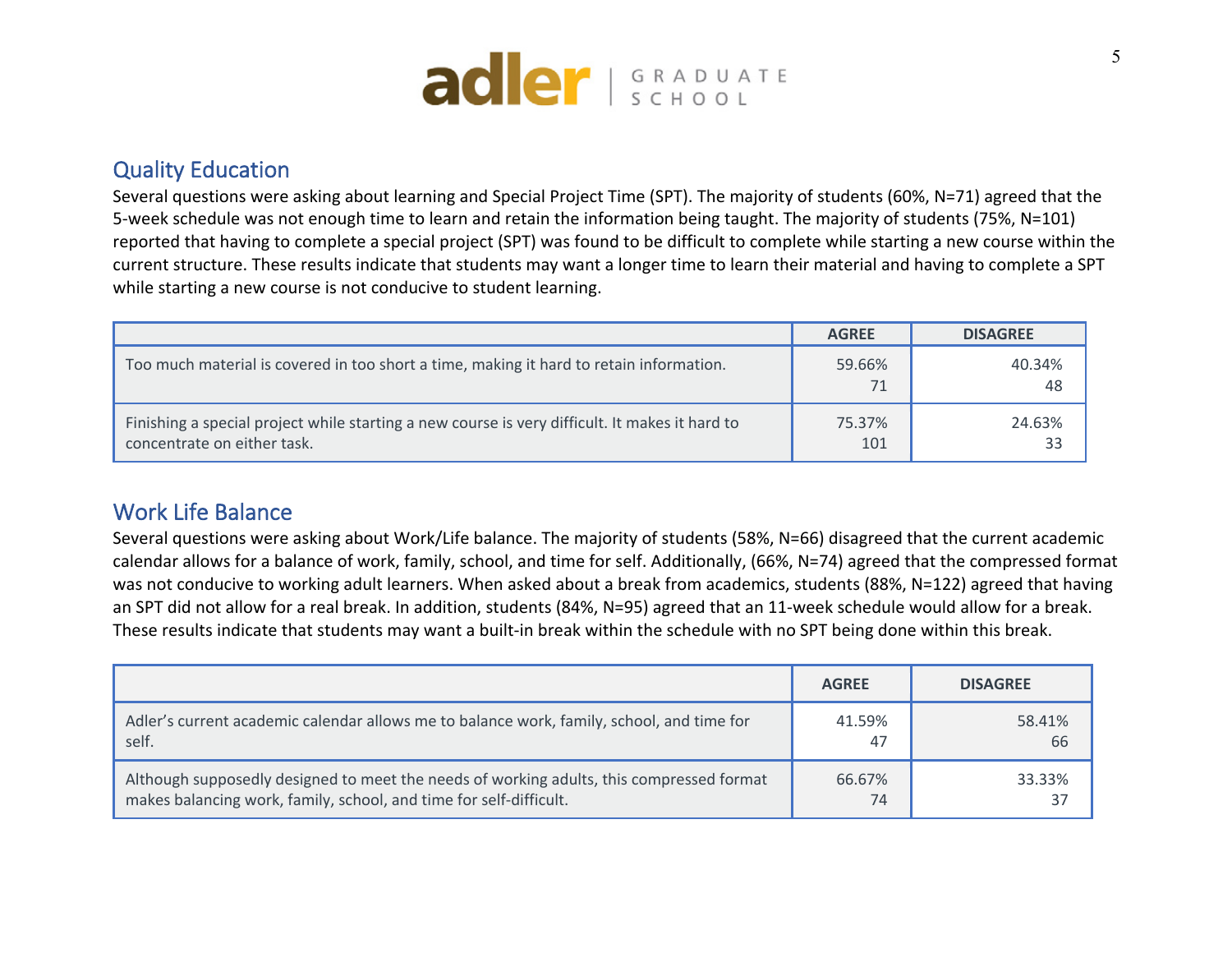

| Having to complete special projects during the "break" does not allow for a real break. | 88.41%<br>122 | 11.59%<br>16 |
|-----------------------------------------------------------------------------------------|---------------|--------------|
| An 11-week schedule with a built-in break would allow for work - life balance.          | 84.07%<br>95  | 15.93%<br>18 |

### Program Completion

When asked if students would be able to balance taking their Field Experience work within an 11-week Term, while also taking an additional 2 courses, that majority of students (69%, N=56) agreed that they would be able to balance their schedule.

|                                                                             | <b>AGREE</b> | <b>DISAGREE</b>      |
|-----------------------------------------------------------------------------|--------------|----------------------|
| I would be able to balance my Field Experience work within an 11-week Term. | 69.14%<br>56 | 30.86%<br>$\sim$ $-$ |

# Additional Information

There were several questions asked that yielded small differences but would be worth reporting to help us determine changes, if any, to our future academic calendar. Data that was too close to make any conclusions were:

- Ability to schedule 2 days on campus to complete courses (agree: 49%, N= 45; disagree: 51%, N= 47; Neutral: 37%, N=55)
- No problem with current academic calendar (agree: 33%, N= 49; disagree: 34%, N= 50; Neutral: 33%, N=48)
- Schedule allows me to grow and retain information (agree: 34%, N= 50; disagree: 37%, N= 54; Neutral: 29%, N=43)
- Difficult weekend schedule (agree: 34%, N= 50; disagree: 34%, N= 49; Neutral: 32%, N=47)

|                                                                         | <b>AGREE</b> | <b>DISAGREE</b> | <b>NEUTRAL</b> |
|-------------------------------------------------------------------------|--------------|-----------------|----------------|
| I would be able to schedule 2 days on campus to complete my courses (if | 48.91%       | 51.09%          | 37.41%         |
| taking two on-campus courses, for 6 credits).                           | 45           | 47              | 55             |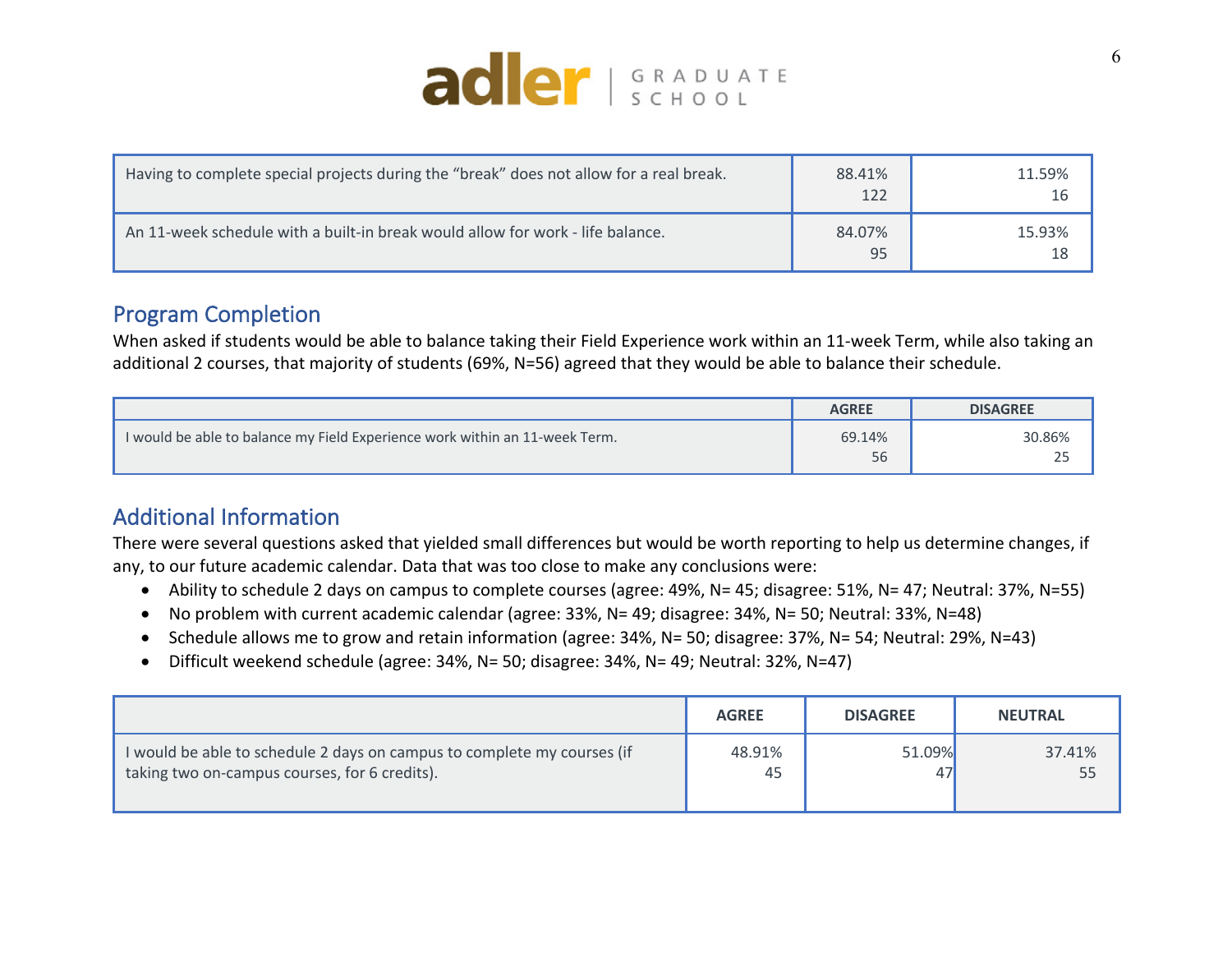

| I have no problems with the current academic calendar.                                                                                                                                                                                     | 33.33%<br>49 | 34.01%<br>50 | 32.65%<br>48 |
|--------------------------------------------------------------------------------------------------------------------------------------------------------------------------------------------------------------------------------------------|--------------|--------------|--------------|
| Adler's current academic calendar provides adequate time to perform all my<br>academic work (including my Special Projects) in a way that allows me to<br>grow and retain information.                                                     | 34.01%<br>50 | 36.73%<br>54 | 29.25%<br>43 |
| With four of the nine units being on weekend days, most 5-week courses<br>normally affect two weekends (two Saturdays, two Sundays, or a Saturday<br>and a Sunday on different weekends). This weekend schedule is difficult to<br>manage. | 34.25%<br>50 | 33.56%<br>49 | 32.19%<br>47 |

When asked if the current **5 week format is appropriate for the amount of work required**, 36% of students (N=53) reported that they would like more time, 22% of students (N=32) reported that they did not need more time, and 42% of students (N=62) reported that it depended on the course taken. These results indicate that the majority of students reported that the amount of time to complete their coursework depends on the course taken. And, out of the remaining students who answered this question, the majority of them would like more time to complete their work. These results are congruent with the results from the above question, *Adler's current academic calendar provides adequate time to perform all my academic work (including my Special Projects) in a way that allows me to grow and retain information*. These results indicate that students (37%, N=54) disagree that the current academic calendar allows for academic growth and retention.

| No - I would like to have more time.                              | 36.05%<br>53 |
|-------------------------------------------------------------------|--------------|
| Yes - I can fit in all required reading and work with no problem. | 21.77%<br>32 |
| Neutral - It depends on the course.                               | 42.18%<br>62 |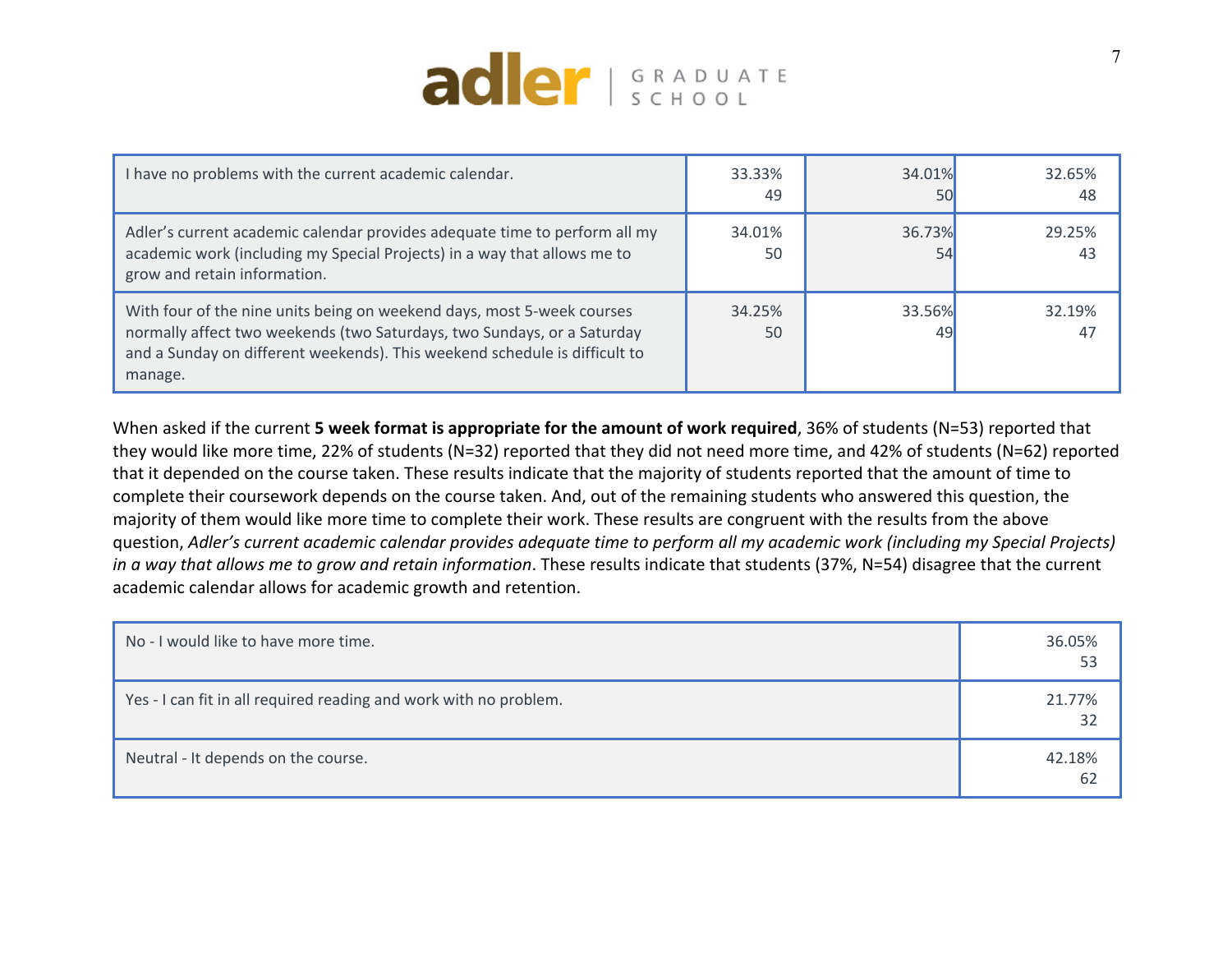

### **Faculty Survey: Academic Calendar**

The online "Faculty Survey: Academic Calendar" was launched on January 24, 2020 and concluded on February 14, 2020. The options within the survey were Agree, Disagree, and Neutral. A total of 9 full time faculty and 10 adjunct faculty responded to the survey, for a total of 19 responses.

As a framework for our faculty survey we recounted Adler's current academic calendar is built around a compressed schedule with courses being completed in five weeks, breaks between courses being one week to ten days long, and special projects that are typically due two weeks following the last class meeting, which overlaps with the start of the next course.

At the time of the survey we proposed a new 11-week term academic calendar structure with several assumptions:

- Some courses still running on a 5.5-week schedule.
- There would be no SPT for the 11-week courses.
- The new schedule would allow for real breaks between terms.
- The completion time for each program would stay the same.

The following will be used to report the data:

• All data will be reported due to the small number of respondents.

The questions in the survey will be reported in two main areas:

- Quality Education
- Work/Life Balance

# Quality Education

Several questions were asking about learning and Special Project Time (SPT). The majority of full-time faculty (56%, N=5) and adjunct faculty (70%, N=7) agreed that too much material is covered in too short a time within the current schedule. The majority of fulltime faculty (N=4, 44%) did not agree or disagree that grading special projects while starting another new course was difficult. Out of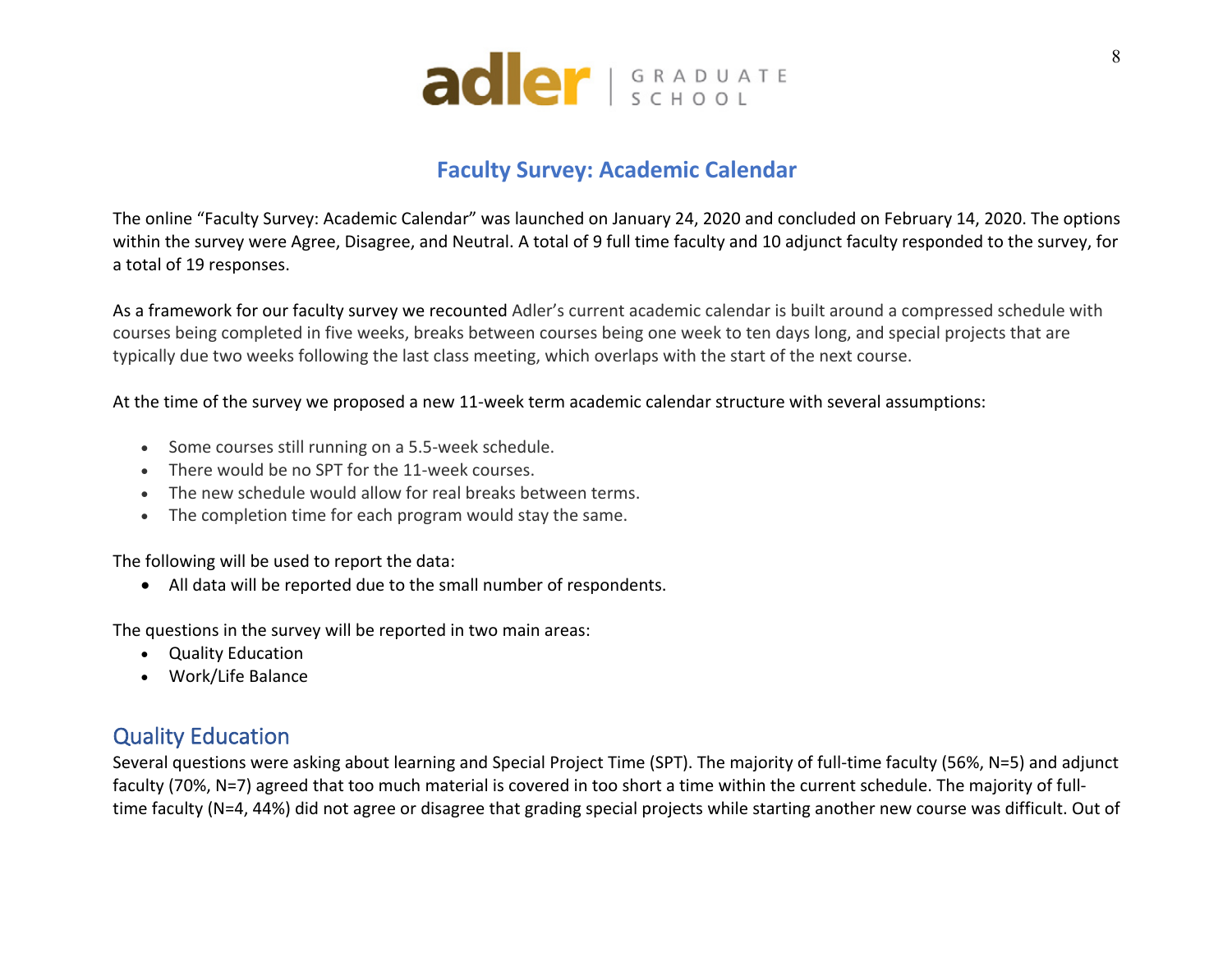

the remining respondents (33%, N=3) did agree that this was difficult. The majority of adjunct faculty (40%, N=4) disagreed that grading special projects was difficult while starting a new course. These results indicate that although faculty would like more time to cover the material being taught, they did not have a difficult time grading SPT project while preparing for their next course.

|                                                                                                     | <b>FULL TIME FACULTY</b> |                 |                | <b>ADJUNCT FACULTY</b> |                 |                |
|-----------------------------------------------------------------------------------------------------|--------------------------|-----------------|----------------|------------------------|-----------------|----------------|
|                                                                                                     | <b>AGREE</b>             | <b>DISAGREE</b> | <b>NEUTRAL</b> | <b>AGREE</b>           | <b>DISAGREE</b> | <b>NEUTRAL</b> |
| Too much material is covered in too short a time, making it<br>hard to cover the material in depth. | 55.56%                   | $0.00\%$        | 44.44%<br>4    | 70.00%                 | 10.00%          | 20.00%         |
| Grading special projects while starting a new course is very<br>difficult.                          | 33.33%                   | 22.22%          | 44.44%<br>4    | 30.00%                 | 40.00%          | 30.00%         |

#### Work Life Balance

Several questions were asking about Work/Life balance. The majority of full-time faculty (78%, N=7) and adjunct faculty (80%, N-8) agreed that having to prepare for the next course during the end of the semester and during the "break" does not allow for a real break. Additionally, the majority of full-time faculty (56%, N=5) agreed that the current compressed format makes work-life balance difficult. However, the majority of adjunct faculty (50%, N=5) were neutral about work-life balance within the current schedule. The majority of full-time faculty (44%, N=4) and adjunct faculty (70%, N=7) did not agree or disagree that weekends were tough to manage.

| <b>FULL TIME FACULTY</b> |                 |                | <b>ADJUNCT FACULTY</b> |                 |                |
|--------------------------|-----------------|----------------|------------------------|-----------------|----------------|
| <b>AGREE</b>             | <b>DISAGREE</b> | <b>NEUTRAL</b> | <b>AGREE</b>           | <b>DISAGREE</b> | <b>NEUTRAL</b> |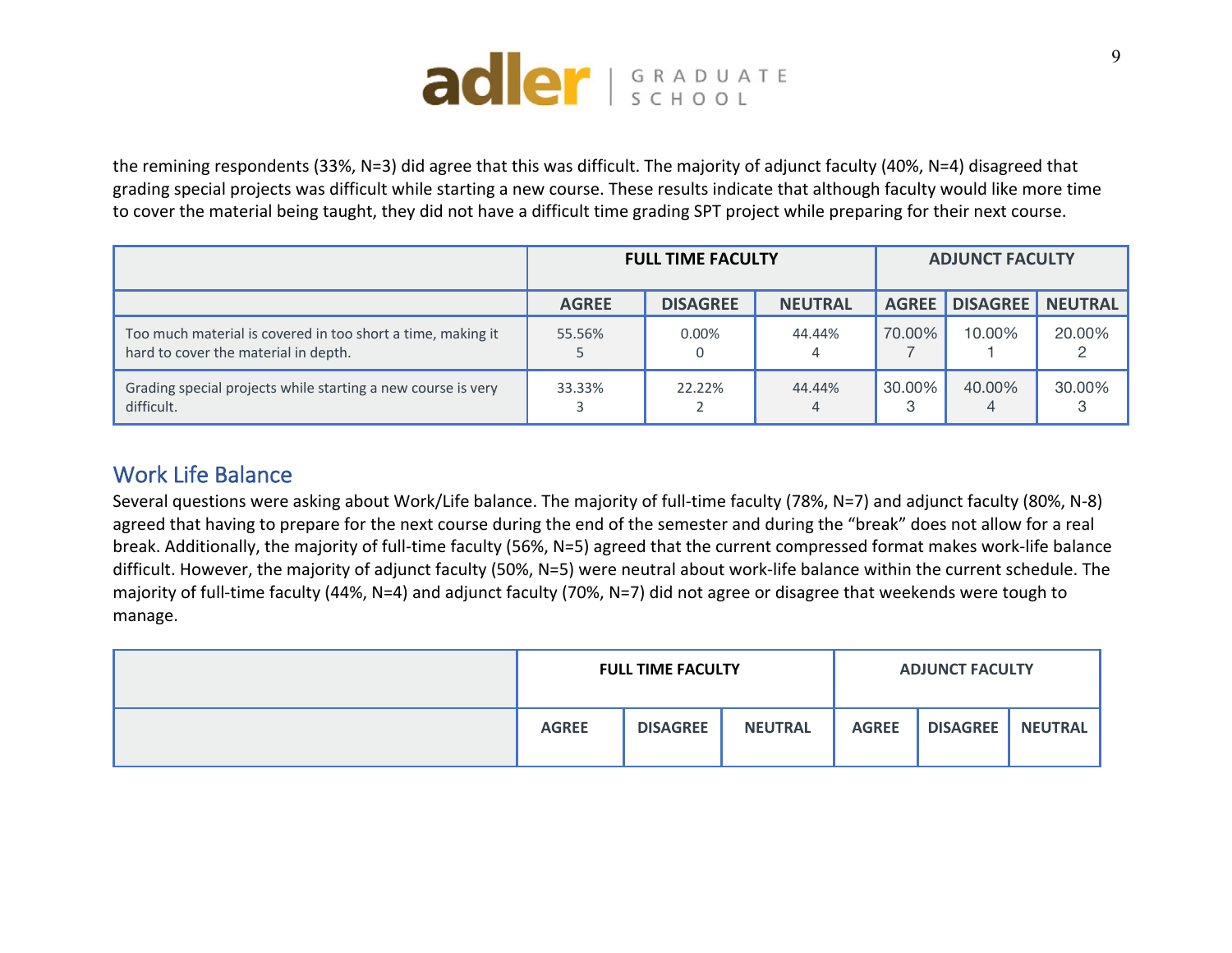

| Having to prepare for the next course during the end<br>of the semester and during the "break" does not<br>allow for a real break.                                                                                                            | 77.78% | 11.11% | 11.11% | 80.00% | 20.00% | $0.00\%$ |
|-----------------------------------------------------------------------------------------------------------------------------------------------------------------------------------------------------------------------------------------------|--------|--------|--------|--------|--------|----------|
| This compressed format makes work-life balance<br>difficult.                                                                                                                                                                                  | 55.56% | 22.22% | 22.22% | 20.00% | 30.00% | 50.00%   |
| With four of the nine units being on weekend days,<br>most 5-week courses normally affect two weekends<br>(two Saturdays, two Sundays, or a Saturday and a<br>Sunday on different weekends). This weekend<br>schedule is difficult to manage. | 33.33% | 22.22% | 44.44% | 10.00% | 20.00% | 70.00%   |

### Additional Information

Faculty were asked to check all the apply when thinking about the benefits of moving to an 11-week schedule. The majority of fulltime faculty (44%, N=4) and adjunct faculty (60%, N=6) reported the primary benefit would be not having Special Project Time. The second most chosen answer by full time faculty is that having an 11-week schedule would allow for work-life balance. The second most chosen answer by adjunct faculty is that an 11-week format would allow for better quality instruction.

| <b>ANSWER CHOICES</b>                                                                                                   | <b>FULL TIME</b>         | <b>PART TIME</b> |
|-------------------------------------------------------------------------------------------------------------------------|--------------------------|------------------|
| An 11-week schedule with a built-in break would allow for work-life balance.                                            | 33.33%                   | 30.00%<br>3      |
| An 11-week format would allow for better quality instruction.                                                           | 22.22%                   | 60.00%<br>6      |
| Having no SPT would allow for continuous teaching, grading, and feedback while I still have the<br>student's attention. | 44.44%<br>$\overline{4}$ | 60.00%<br>6      |
| There are no benefits. I like the academic calendar the way it is.                                                      | 22.22%                   | 20.00%           |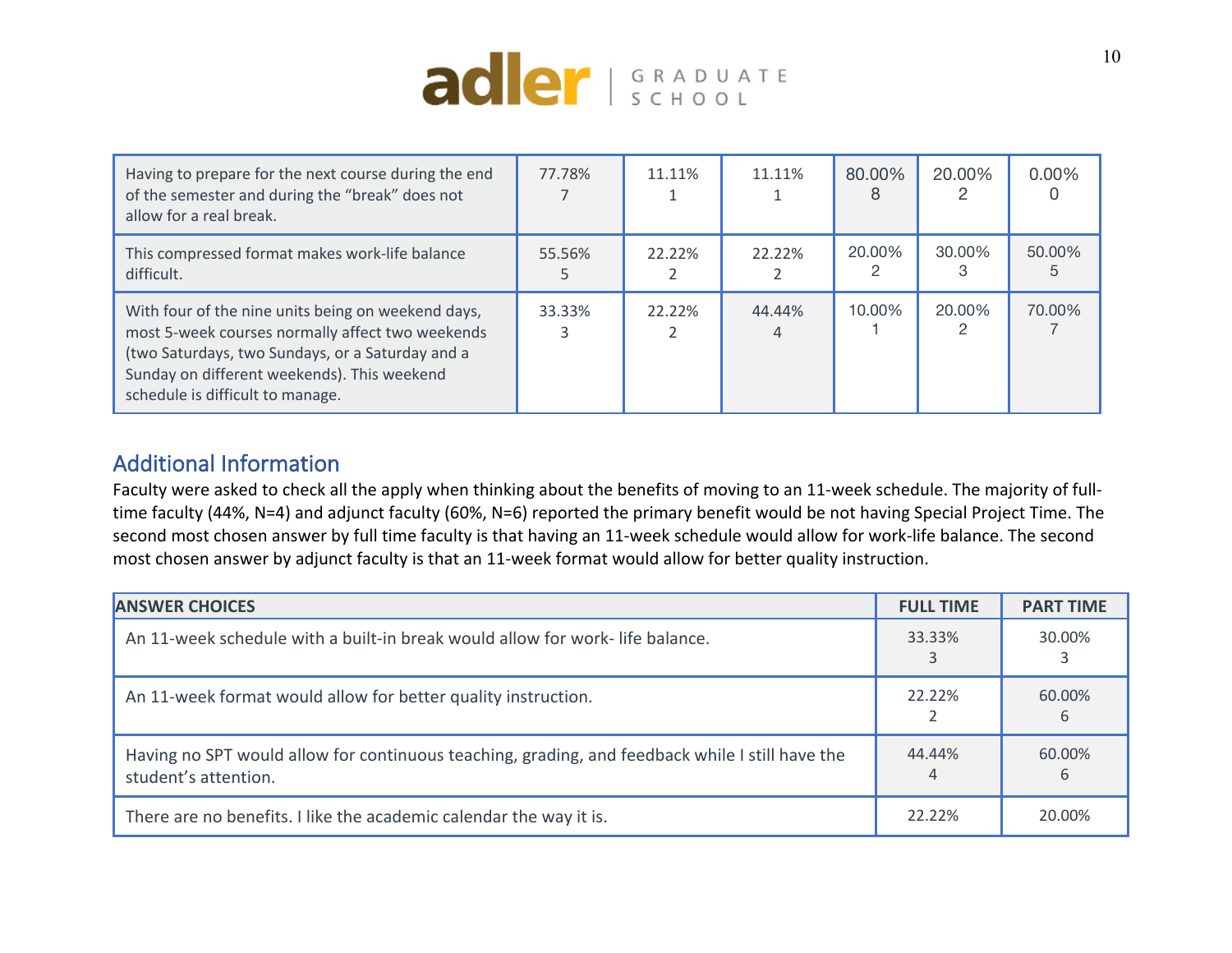

| <b>ANSWER CHOICES</b>       | <b>FULL TIME</b> | <b>PART TIME</b> |
|-----------------------------|------------------|------------------|
|                             |                  |                  |
| I do not have a preference. | 11.11%           | 10.00%           |

When asked if the current **5-week format is appropriate for the amount of work required** for preparation, grading, teaching, discussion, etc., 44% (N=4) full-time faculty agreed that it depended on the course being taught. In contrast, 50% of the adjunct faculty (N=5) would like more time.

| <b>ANSWER CHOICES</b>                          | <b>FULL TIME</b> | <b>ADJUNCT</b> |
|------------------------------------------------|------------------|----------------|
| No - I would like to have more time.           | 33.33%           | 50.00%         |
| Yes - I can fit everything in with no problem. | 22.22%           | 20.00%         |
| Neutral - It depends on the course.            | 44.44%<br>4      | 30.00%         |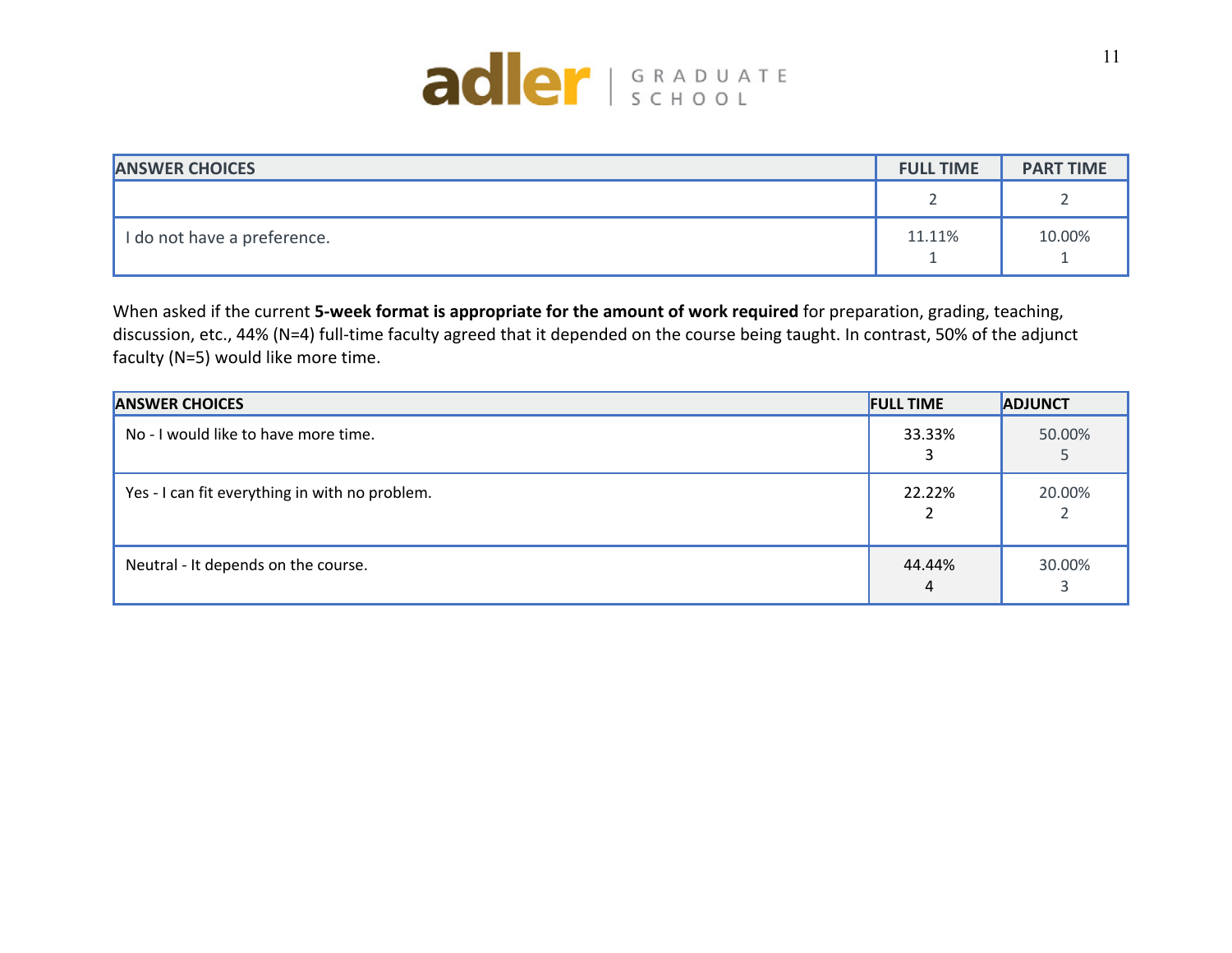

# **Staff Survey: Academic Calendar**

The online "Staff Survey: Academic Calendar" was launched on January 24, 2020 and concluded on February 14, 2020. A total of 7 staff members responded to the survey. Staff were asked one question on the survey and were able to leave comments.

As a framework for our staff survey we recounted Adler's current academic calendar is built around a compressed schedule with courses being completed in five weeks, breaks between courses being one week to ten days long, and special projects that are typically due two weeks following the last class meeting, which overlaps with the start of the next course.

At the time of the survey we proposed a new 11-week term academic calendar structure with several assumptions:

- Some courses still running on a 5.5-week schedule.
- There would be no SPT for the 11-week courses.
- The new schedule would allow for real breaks between terms.
- The completion time for each program would stay the same.

The following will be used to report the data:

• All data will be reported due to the small number of respondents.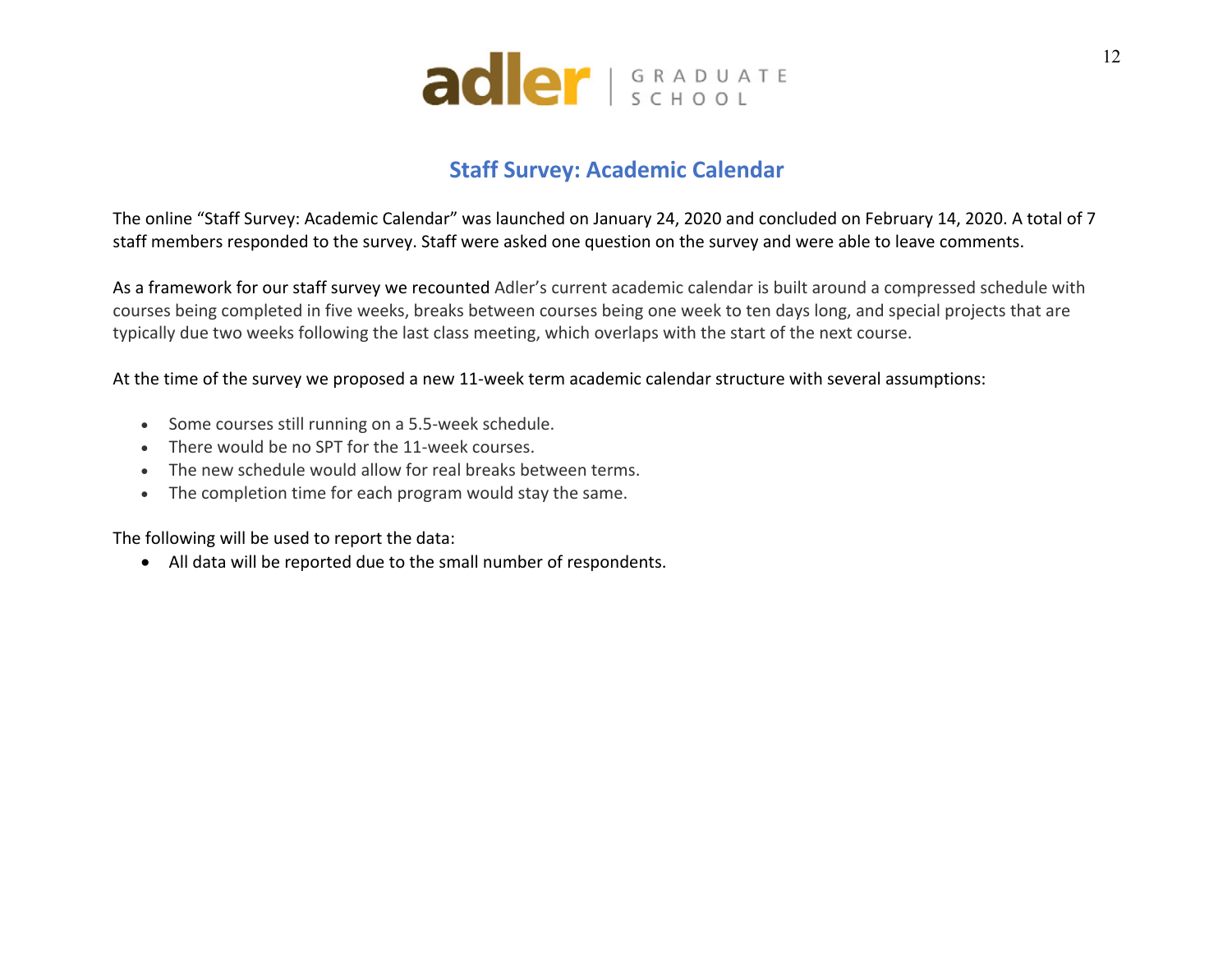

#### Job Duties

**Question**: Please consider your job function, operations, financial aid, and efficiency of your job duties. This possible calendar change will make my job....

| <b>ANSWER CHOICES</b>       | <b>RESPONSES</b>         |
|-----------------------------|--------------------------|
| very much easier.           | 14.29%                   |
| easier.                     | 28.57%                   |
| neither easy nor difficult. | 57.14%<br>$\overline{4}$ |
| difficult.                  | 0.00%<br>$\Omega$        |
| very difficult.             | 0.00%<br>$\Omega$        |

Based on the responses from staff members, the majority of staff (57%, N=4) reported that a calendar change would make their job(s) neither easy nor difficult. Of the remaining responses, staff reported that their jobs would be easier. These results indicate that staff either feel that a calendar change would not impact their jobs and/or make it easier.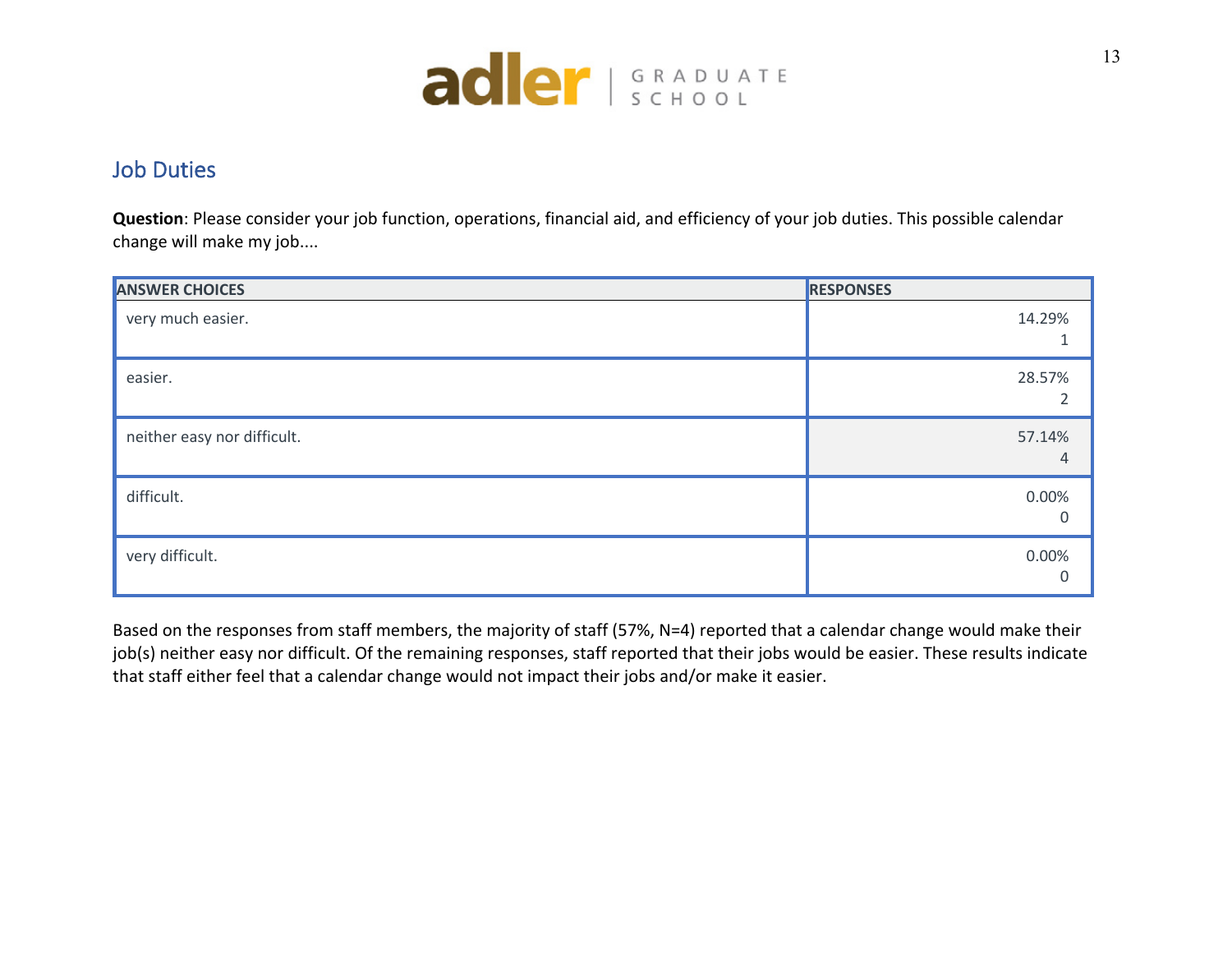

### **Student Comments**

- Extended classes would not only allow more time for student processing, but allow time for instructor feedback it is normal in most current classes to receive no feedback until after the class has ended.
- If Adler switches to an 11 week schedule, I'm hoping it would allow more time to learn the information and self-care. I believe it would be more possible in a 11 week schedule.
- I am curious if Adler Graduate School were to make this change, how would it affect students finishing their degree on time, if at all.
- Please ensure that switching to 11 weeks does not allow for the opportunity to add work to the classes. If so, the benefits of breaks or other differences could be diminished or eliminated.
- I only want to take one class at a time, so maybe there is a way to compromise and extend each class a couple weeks to allow for a more balanced schedule.
- I am able to manage my studies with the current five-week term. I do not want to prolong the duration of my master's program if the eleven-week term implies that. Thanks.
- Brilliant! I am graduation this term, so I have no skin in the game, but I am not working out of the home, nor do I have children at home, but I have difficulty getting the work completed under the current format. I have NO idea how my peers (who are working and have a family) do it! AGS Minnesota just keeps improving, and I am so glad to see it. Thank you for being open to change!
- I am an online student and have had to 'build in' my own breaks between courses. This requires starting SPT's early. To date I have managed but with an internship in the near future I am concerned about balance. I have been able to absorb the information from all my classes but currently the DSM-5 abnormal psych class seems like an EXCESSIVE amount of work to finish each week. The heavy writing involved with online courses and the amount of required reading for this class is hard. Perhaps you guys could have 5 week terms for some classes and 9 weeks for others? Just a thought. I think its cool you asked for our opinion.
- Whats been somewhat difficult for me is the amount of changes being made consecutively for the last year. Im not actually sure what would help as i am still trying to adjust to the last changes. The special projects definitely do take away so much time and are sometimes redundant.
- Currently it's nice to only have to focus on one topic, however it feels like there's never a break in between classes.
- I live farther away from campus so being able to get here more than once a week is very difficulty...I think it would be very hard for people that live farther away to double up on classes
- Currently, I am able to be on campus 1 night a week and still fit in 2 courses per "semester." If it moves to 11 weeks, it would require me to be on campus 2 nights a week if I want to complete 2 courses as I do now, which does not help with work/life balance.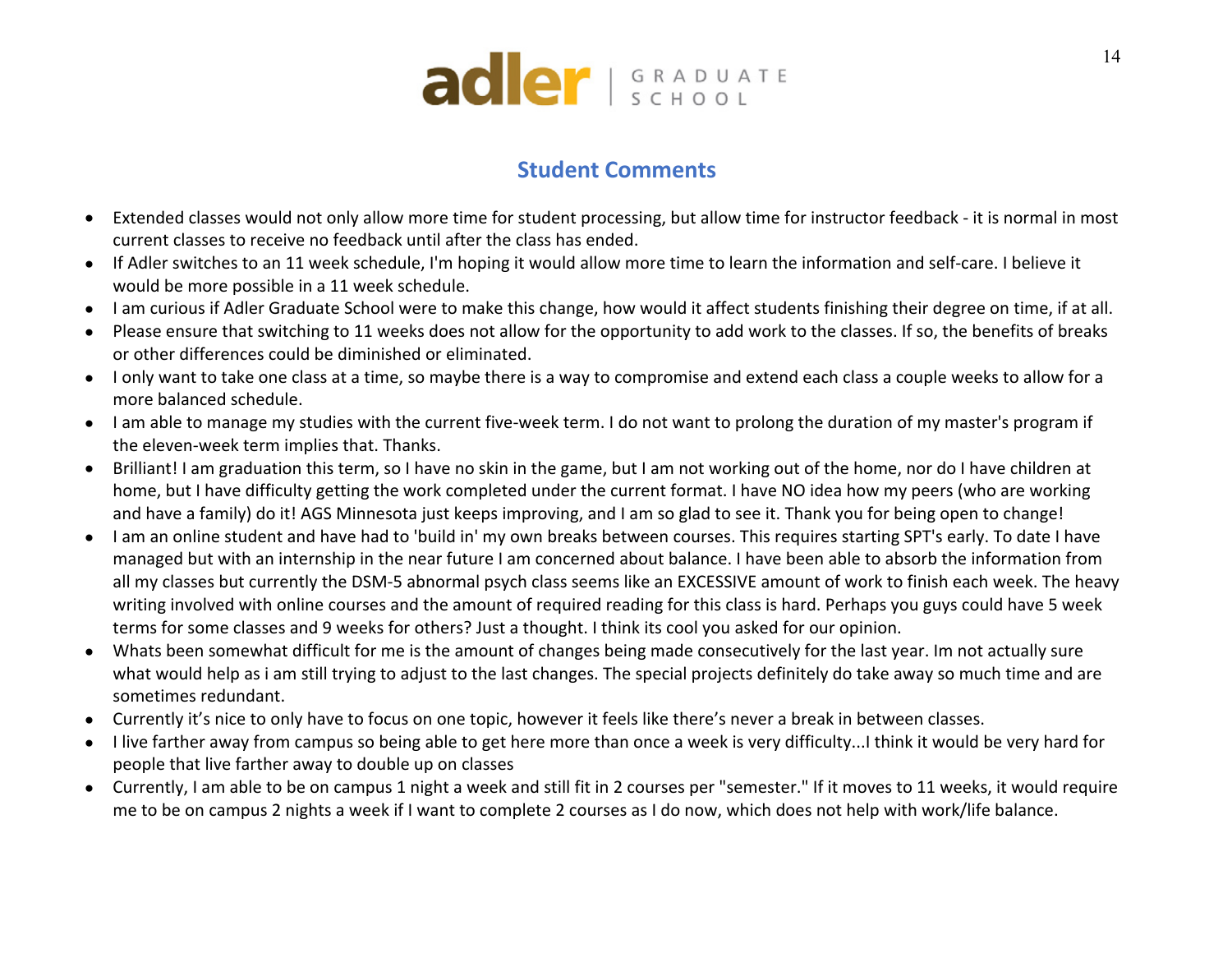

Additionally, as internship supervision class starts for SC, I would have to be on campus 3 nights a week which is unreasonable for my family and children in order to take 2 classes that semester. I do not see how being on campus 2 nights a week for 11 wks is easier for work-life balance than 1 night a week. This change makes me very nervous! I chose Adler because of the ability to get my degree done in less than 3 years. Taking one class at a time, which is what I would have to do, to not be gone for my family, would take me much more time. When I considered the River Falls program for ex. it would have taken me 7 years going just one night a week. Two nights a week is already difficult, but then with SC internship 3 nights a week is over the top for my well being and that of my kids at home. The SPT has not been a big deal. It would be nice to have the SPT due before the next class starts but still okay since the time is flexible and I can often get most of it done with time to have a break. The weekend change would not be better - it would be difficult since if you have a life event where you need to be gone that particular weekend that would be too much to miss. As it stands, missing one weekend day or partial day is not awesome but doable if something arrises. Missing a whole weekend would probably not be acceptable so that is like combining both weekend days we currently meet into 1 weekend which doesn't allow for life things that come up one weekend but not the other.

- I appreciate being a part of this survey. Being that I am at the end of my program, I would not be affected by this change. However, I do feel that the SPT often seems pointless because it seems like a random assignment when the class is technically already over.
- I would highly disagree with the proposed change. We have 2 discussions a week, plus a few assignments. This is not asking too much of students. By changing the format it would take SO LONG to finish a degree and really derail the whole process. I feel that it would really discourage me from attending at Adler.
- Certain courses do overload the work since they're only 5 weeks. That is stressful.
- There are challenges and benefits to the current 5-week schedule and the proposed 11-week schedule. Being in class 2 nights per week and 2 full weekends (with the 11-week schedule) may make it difficult to balance the rest of life with graduate school, particularly for those with children. A benefit is that there is more time for faculty to provide feedback that can be incorporated into coursework (currently, with some faculty I do not receive any feedback until the course is already over and I 1 or 2 weeks into the next term).
- I applied to Adler because of the 5 week format. It is best for me to focus on one course at a time. Yes, it is intense, but I appreciate being immersed in the content rather than pulled between two subjects. I do think the SPT could be revamped or integrated as a project with components throughout the course that build up to the final product. Maybe because I have been a graduate student before, the intensity of the work is what I expected.
- I am 1.5 years into my time at Adler and find myself becoming chronically exhausted. Each cycle of spt's seems harder than the last and there really is no time for self-care, let alone a good work/life balance. I think that this change would be a good one, although I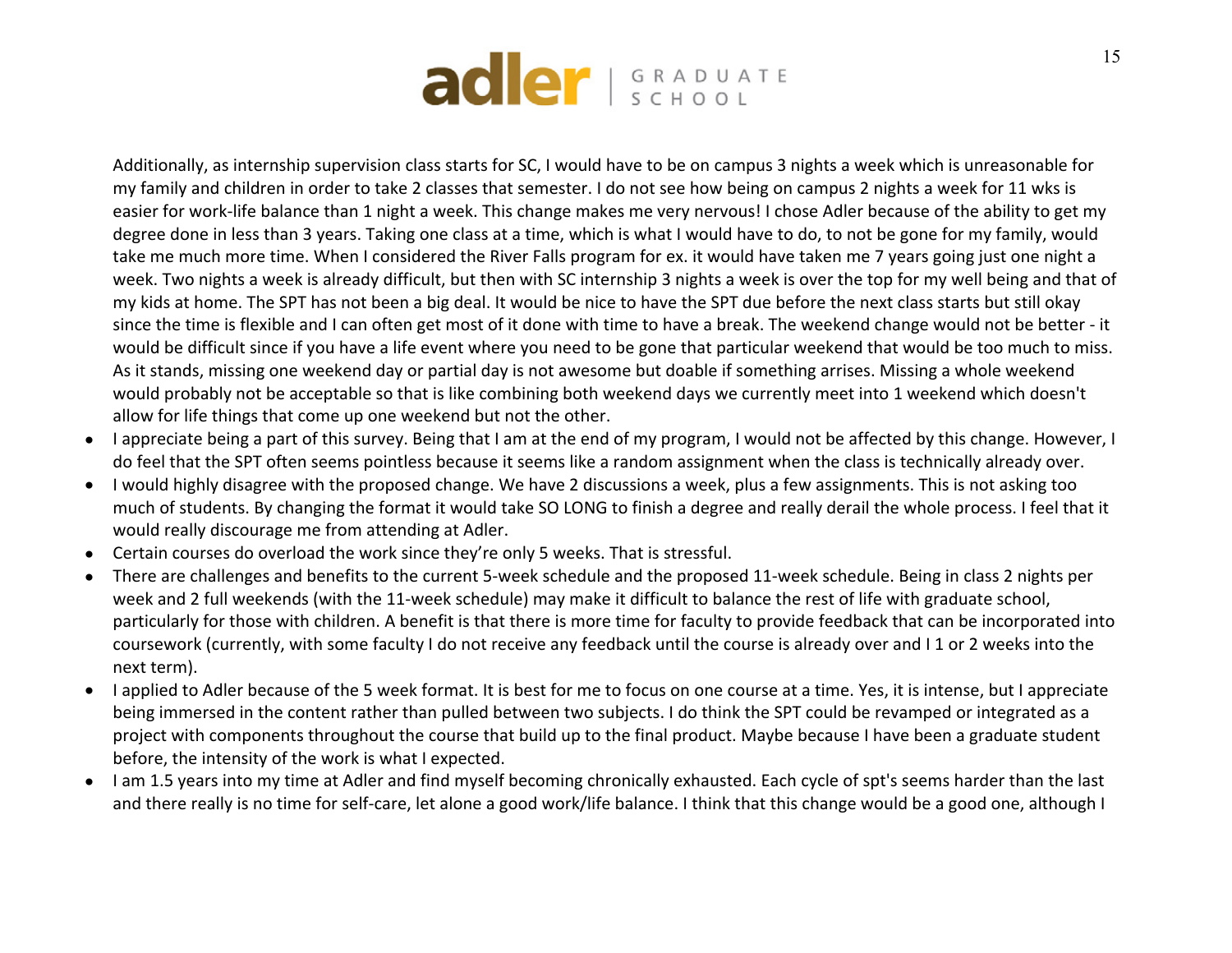

hope that we would not be exchanging one exhausting schedule for another. Would there be a break between each 11 week term, and for how long?

- I think this would be a positive change from the current format and more in line with other academic institutions I have been a part of during both of my graduate degrees as well as the undergraduate institution where I currently teach.
- I feel as though I need more information before agreeing or disagreeing as to whether or not this change would be genuinely beneficial, such as an example syllabus with this altered schedule for a course and the material. Additionally, I am a student with a bit of a longer commute (about 40-60 minutes depending on traffic), so I hesitate on the proposal of adding an additional day per week to be on campus. Again, as I stated above, more information, particularly visual aids, as to how this new schedule would look would be very beneficial.
- I appreciate Adler's consideration of changing the term from 5 weeks to 11. I do find myself struggling to fit in all the readings and assignments within my very busy life. Within the survey I stayed neutral on many of the questions that I have not experienced yet, but can imagine the complications. Although I see the reasons for extending the term I do understand that this is a graduate level program and sacrifices must be made . Thank you for taking the time to hear our thoughts and concerns.
- I do feel like expanding to an 11-week course may help process the information, and would allow for a better work-life balance.
- I think it would be hard to attend class for a full weekend. Family, social calendar would be difficult.
- I think that an 11 week calendar would allow me to more fully understand and retain the information from each class.
- Being able to know our schedule and calendar farther out would also be helpful.
- Will this change the expected graduation date? For some terms I am scheduled two 5 week courses and one 10/11 week course. If those 5 weeks course become 11 week terms then I'll be taking three classes at the same time rather than two in Fall 1 and two in Fall 2, for example. I really do not want to change my plan or make it longer, but taking 3 classes like my example seem a little much. I would rather keep with the plan I have.
- Doing SPTs while starting another class is way too hard!!!!
- In my opinion, I feel that changing to an 11 week schedule would be a mistake. As it is currently, I only need to come to a class 1x week - and I usually can combine that with an online course that term as well - in addition to having internship. Having to dedicate 2 nights a week for class for that long would place a burden on my family, and would affect things negatively for me. I think the way it could be modified would be to extend the time-frame necessary to complete the SPT's and other projects. Taking away the SPT projects detracts from the educational experience at the graduate level, where students should be expected to write and research at an academic level - which will prepare them for the future - either for further education, or contributions to their respective field. Please do not change to 11 week terms. People will just find it more of a conflict with their homelife and internship evening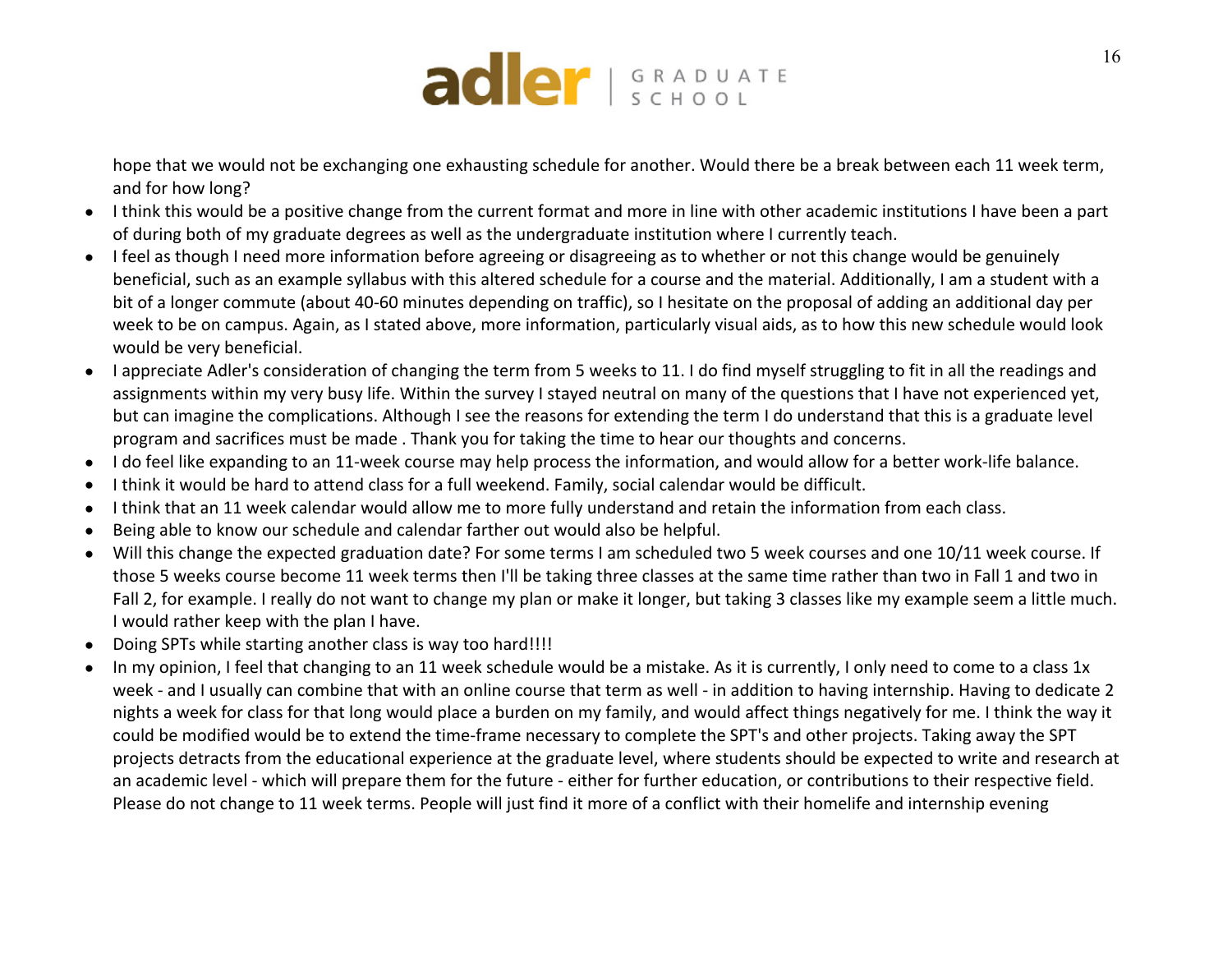

commitments and probably skip class, or not be able to make it to class. The way it is now, you do not want to miss one class - and it keeps people focused and committed. 11 weeks is too long.

- I think have 11 week term will allow for more time to get through material. In some courses there was a lot of reading material to get through.
- Right now I feel there is no time to read and retain course materials. Each week I have to decide what I can and can't read and ultimately I end up just skimming over the main course book to understand the material enough to contribute in the online post. Longer terms would lead to more time to actually read, learn, and retain.
- I think this would be a positive change for learning. How would this impact how long it takes to complete the program?
- Adler's current term structure works great for me!
- This lengthened 11 week semester change would only benefit students taking two courses at a time if projects seldom overlapped and were not doubly daunting. For students who do not have to work, or are incredibly efficient students, I do not foresee a problem. For those students who work full-time, or have special educaational needs, this doubled up arrangement could pose a problem. I am not certain of how to remedy this possible balancing challenge. I do feel that having extra time to absorb material could be beneficial for many students, as well as beneficial for our instructors to have time to provide timely feedback. If this change allows even for an extra two hours for self-care during the semester, it would be beneficial for me. Question - would the graduation window still be possible within two to three years? (A consideration for those receiving financial aid. Thank you.
- The 5 week format is compressed, but I love being able to focus on one class at a time vs balancing two classes with homework. An 11 week format might be more difficult if assignments are due near the same time for two classes. It would be very difficult as a working adult to attend class 2 nights a week. If the schedule became 11 weeks, I would be more likely to do more classes online. I prefer learning in the classroom vs online. Graduate school balance is never easy, but the five week schedule has made it manageable for me.
- The current schedule is very difficult to maintain with a full time job. 2 posts per week for one class is crazy!!! Thank you for asking for feedback.
- My only real concerns are how will this effect my purposed graduation date and creating a work/Life/School balance during my field experience. I am already having difficulty with this when only taking one class (Abnormal Psychology). for example I have nearly 400 pages to read this week .
- I feel this is going to vary so much from individual to individual, professor to professor and how each person guages "appropriate" self-care time, balancing work, kids, and homework. I worked in a high demanding job and switched jobs to alleviate some of the stress. Obviously, it's not going to always be stress-free but sometimes I found it hard to do reading on my own time and actually learn more outside of class than what is put in the discussion posts.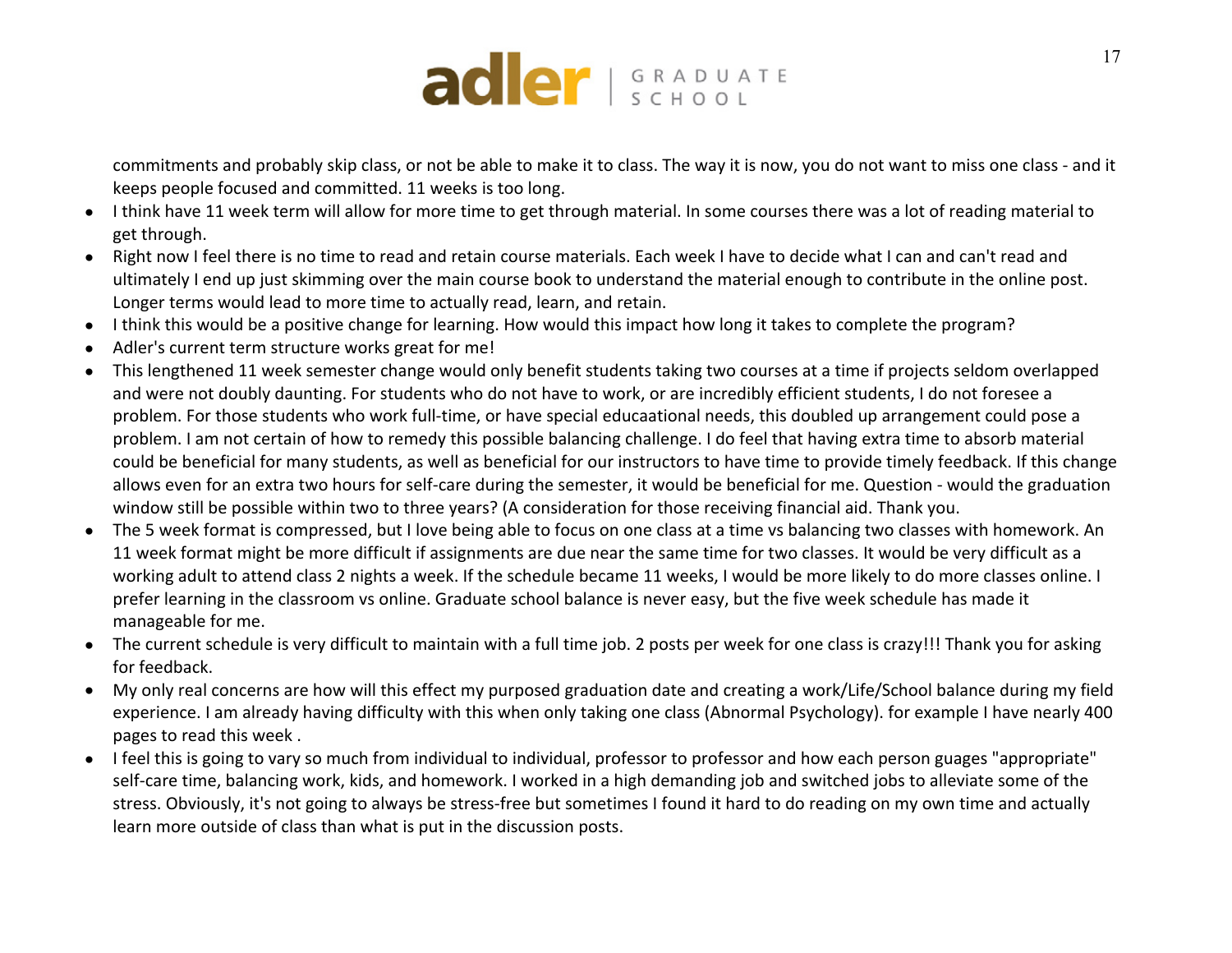

- The 5 week terms with the 2 week time for SPT work suffices well for an adult with a full time job, has a learning disability, and wants to finish their program in an appropriate amount of time. With taking 2 classes twice a week on campus AND field work/projects, that seems like it would add to our plates, especially when taking internship classes Wednesday nights.
- It was helpful to have shorten classes and less time on campus so i could complete my degree at a more rapid pace and more time at home with my family.
- Largely I am not concerned with changing to an 11-week schedule. Though I am currently close to graduating and would be concerned if it delayed my graduation. Should we extend courses, I would expect them to be combined for a total of fewer classes to be taken. If Adler extended courses by doubling them it would effectively make a 2-year program 4 years, and I would not be interested in attending.
- When completing my masters through a different school, it was set up on an 11 week term. I was very nice to actually have a little break between classes, this way I was able to purchase my books for the next term and have 2 weeks where school wasn't interfering with my family time. I like the idea of being finished with a class in 5 weeks and only focusing on one class at a time, but I end up having to choose between going places with my family or staying on top of my reading.
- There is NO WAY that I would be able to commit to two nights per week on campus. I work full time, have a family and many other important things in life. Having an 11 week course schedule would make me consider switching schools. It would not be feasible for my work life school balance
- This is only my first semester at Adler, hence my several neutral responses. I will say, however, that it was stressed to me that most classes were 5 weeks long, which is not the case at all. I feel very misled in that regard and am quite concerned about the overlap when it gets closer. 5 weeks + 2 weeks of special projects= 7 weeks, not 5 weeks.
- It could help some students do better. The only problems I see right now with the five week course is the material and the SPT. The readings are hard to accomplish given the course. Since the discussions are due on Mondays now its hard to have free time on the weekends. The SPT I usually have a hard time giving myself a week break, but it is possible.
- Having break time in between classes would be extremely beneficial. The current online due dates for a 5 week course is intense, especially with a less than 24 hour turn around to make peer responses on a weekday. I don't have a desk job where posting like this is possible. I think the 11 week schedule would be beneficial as long as it doesn't extend the time it takes to finish the degree program.
- I LOVE that the courses are 5 weeks. It makes me feel like I complete them so quickly and am moving fast. Sometimes the assignments given are a little extreme, like too much for the time frame. Maybe those could be altered in some way. Otherwise, I love Adler and don't want to see any more changes.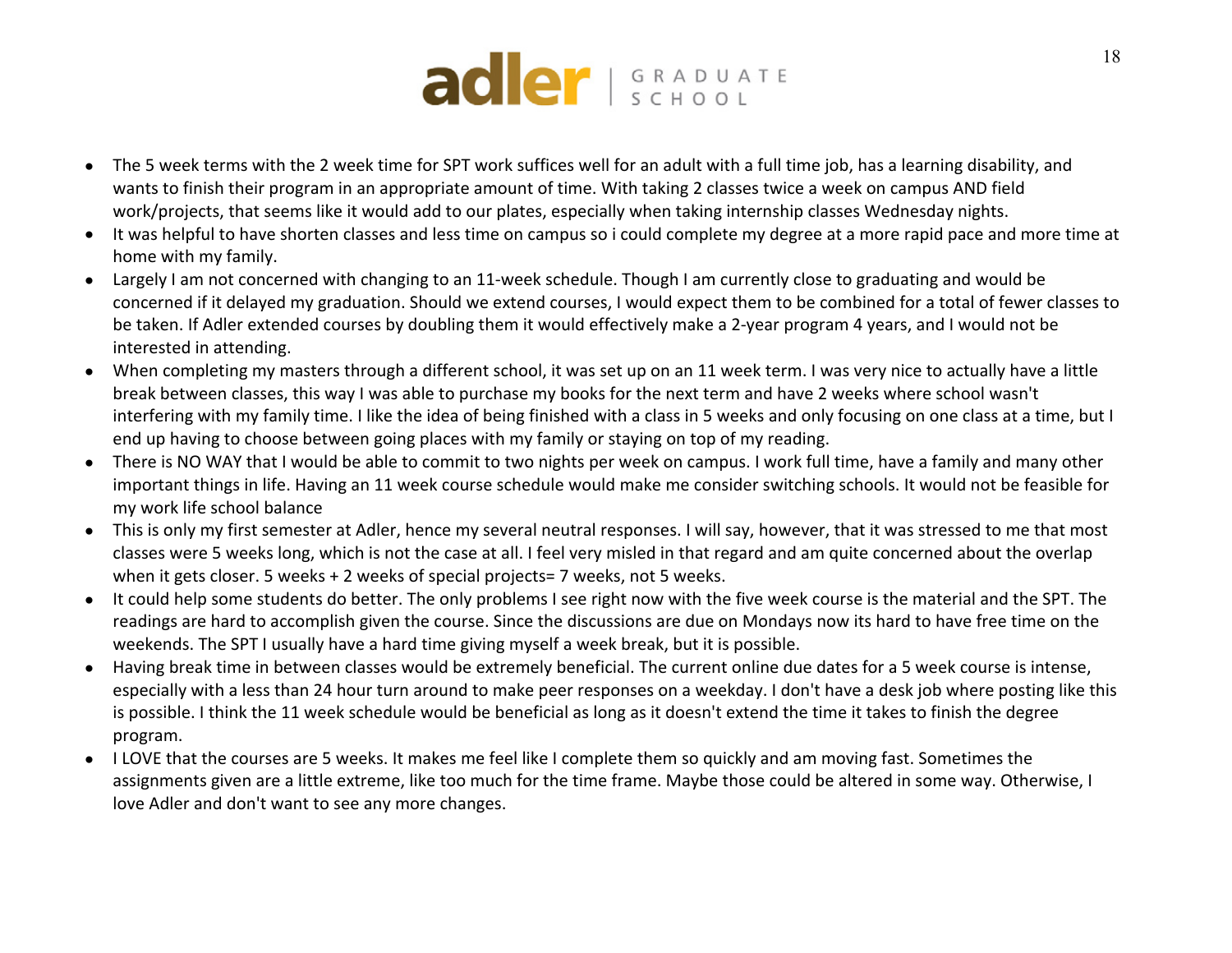

- I believe that changing the format to an 11-week schedule would actually make things more difficult for my work-life balance. Having two nights in a week dedicated to classes plus two full weekends is much more than what we currently have and would be more work to balance. I currently work full time, take classes, volunteer at a church and am married and I would prefer to only have one night a week of classes over two. For those that feel they do not get a break in between courses - I feel that for those that are motivated to have a break and prioritize their time, we are able to finish our SPT and still have a break. I finished my last SPT ahead of time because we knew what it was throughout the whole course. I had a full two week break over Christmas. I feel that with my busy schedule others could also do the same, but it is more of a matter of procrastination. I strongly disagree with the 11-week format and hope that Adler will continue using the 5-week format. This allows me to focus on only one course at a time and helps me to balance work and life better. Next year when I have to come on Wednesdays for field experience, I would be coming 3 nights a week and that is not manageable also. Thank you.
- I like the idea of 11 week term but would the course per credit be more. If it's going to be 11 weeks thee credit per course should be 5 or 6 credit per course that would be fair. I have no issue of the 5 week so far. I do what I have to do and the 11 week wouldn't make any diference Thank you
- Have you considered having some of the courses over 11 weeks and then others 5 weeks long that would allow for both acceleration and reduction of overlapping. I think it would be good to find a balance by rethinking the course design.
- I'm a little concerned about taking two courses at once and balancing the workload with everything else in my life, but I could really use the breaks between terms to recharge.
- I liked doing the SPTs. It really helped and challenged us to think about what we have learned and research what we haven't. I think SPTs played a pretty important role in my learning.
- Those who are suffering from the changes in Adler HAVE/NEED/DESERVE compensation. What we were sold is not not the education/product promised.
- I do agree that the current schedule does not allow for a real break unless you plan ahead accordingly. But I love being able to focus on one class at a time and I also really appreciate only having to be on campus one night a week
- Adler's current schedule is one of the main reasons I chose to attend. The schedule is exactly what I need as a working adult. I would be incredibly upset if the schedule changes, so much so that I would have to consider if it still fit my lifestyle.
- A deciding factor for me to come to Adler was the way the academic calendar is currently set up by focusing on one class at a time every five weeks.
- I'm not sure how one could handle the compressed system and work besides.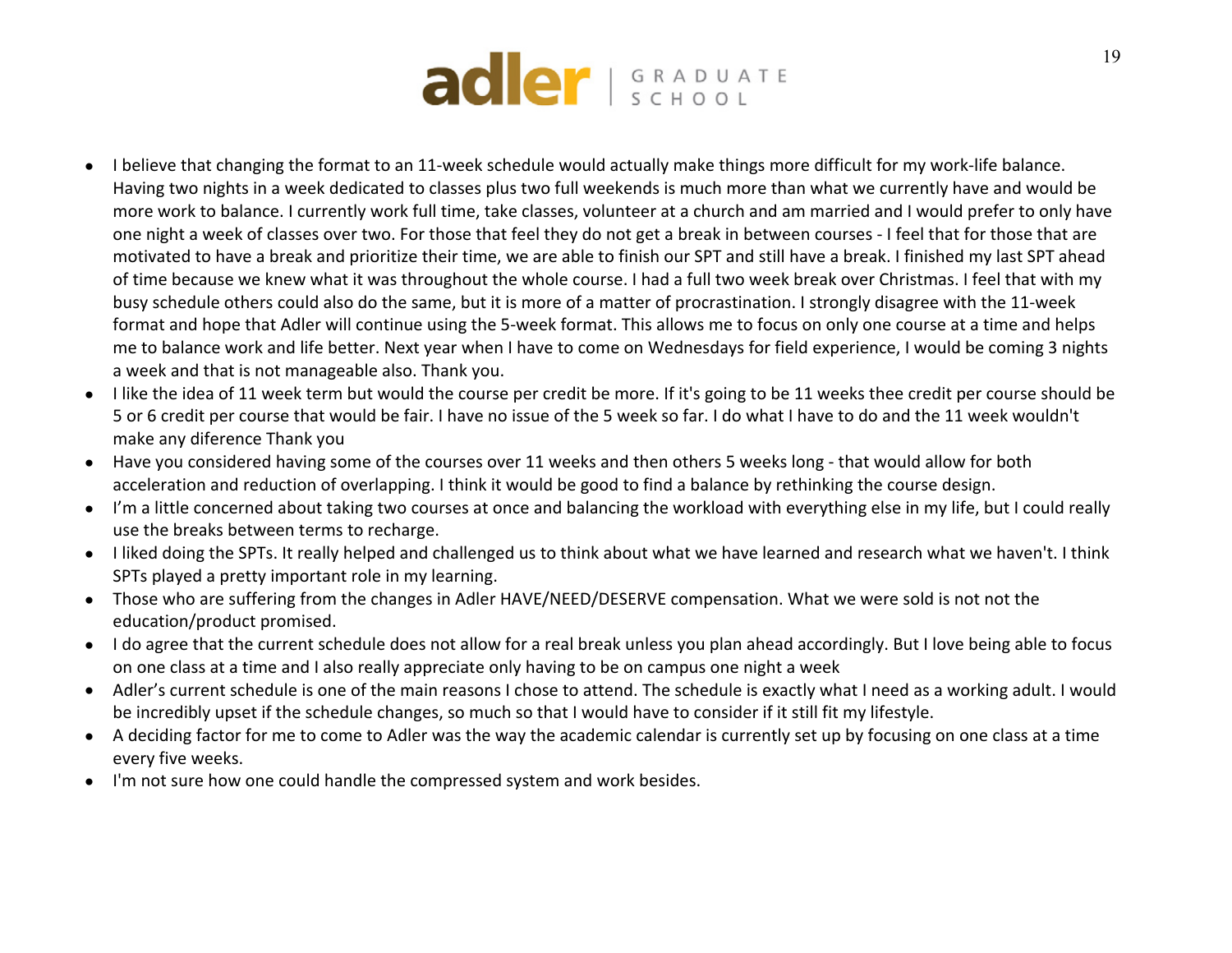

- It would be an improvement to get an actual break between terms. I just finished my first term before realizing that there is no real break. Describing it as 5 week terms is misleading, this felt a bit like a bait and switch. I had some stress over the holidays having an assignment hanging over my head while relatives were visiting.
- What would be the alternative to the SPT? I think that is a large deciding factor students should be informed of.
- I like the current format because it allows me to have a full-time job at the same time which helps me afford to come to this school. I do believe that it is a very accelerated format and doesn't allow for a real break, but the flexibility is a huge reason on why I came to this school and something that I have really come to enjoy. If you were able to change to 11-week terms that still allowed for a full time job at the same time, then I feel like that would work best for me and other students in a similar situation to myself. (also, personal opinion on the format for this survey, I feel there it should be done with a scale of 5 different choices, Strongly Agree - Agree - Neutral - Disagree - Strongly Disagree) to make this a better survey able to convey what the survey takers are more accurately feeling towards the questions)
- This would be a beneficial and needed change; learning new concepts and skills takes time for them to become integrated and a part of long-term memory. Also, not having a break between semesters and the overlapping class does not give me any time to get refreshed and ready for the new semester. I really hope the change to an 11-week semester can happen as soon as possible.
- Moving from a 5 to 11-week schedule would mess my graduation date up; also, I was just able to become acclimated to the program after trying to adhere to it for some time. I disagree with the 11 week "potential new" schedule.
- I agree that the accelerated format of one course in five weeks is a challenge. But I do like being able to focus on one course at a time. It allows me to properly dig into the course material and not feel pulled in several directions at once. The 11 week 2 courses at a time format does hold some appeal - in that we would not have SPT and get an actual break between courses. But I do not know how I would manage two nights per week and two full weekends away from home and work. I suppose that I could choose to take only one course per 11 week term but then it would take me twice as long to complete my degree. I feel that going to this new format proposal is forcing more online courses and that is not the experience I want for my graduate schooling. Part of the reason I chose Adler was because of the 5 week term and only one night per week and the fact that they had on campus courses. There are many online graduate programs and I could have easily chosen one of those but liked the one course at a time accelerated format. Thank you for considering our voices in your decision.
- I like the current schedule and don't want to push out my graduation date by terms twice the current length.
- How long would the breaks be? I like the 2 week break format.
- 11 weeks is better and getting rid of SPT. I think we need to incorporate more Adlerian themes as well. bring back the lifestyle class, and early recollections. this is vital in our workplace. Also hire Adler teachers! people who use Adler that can go indepth! SPT projects are too much in a short time.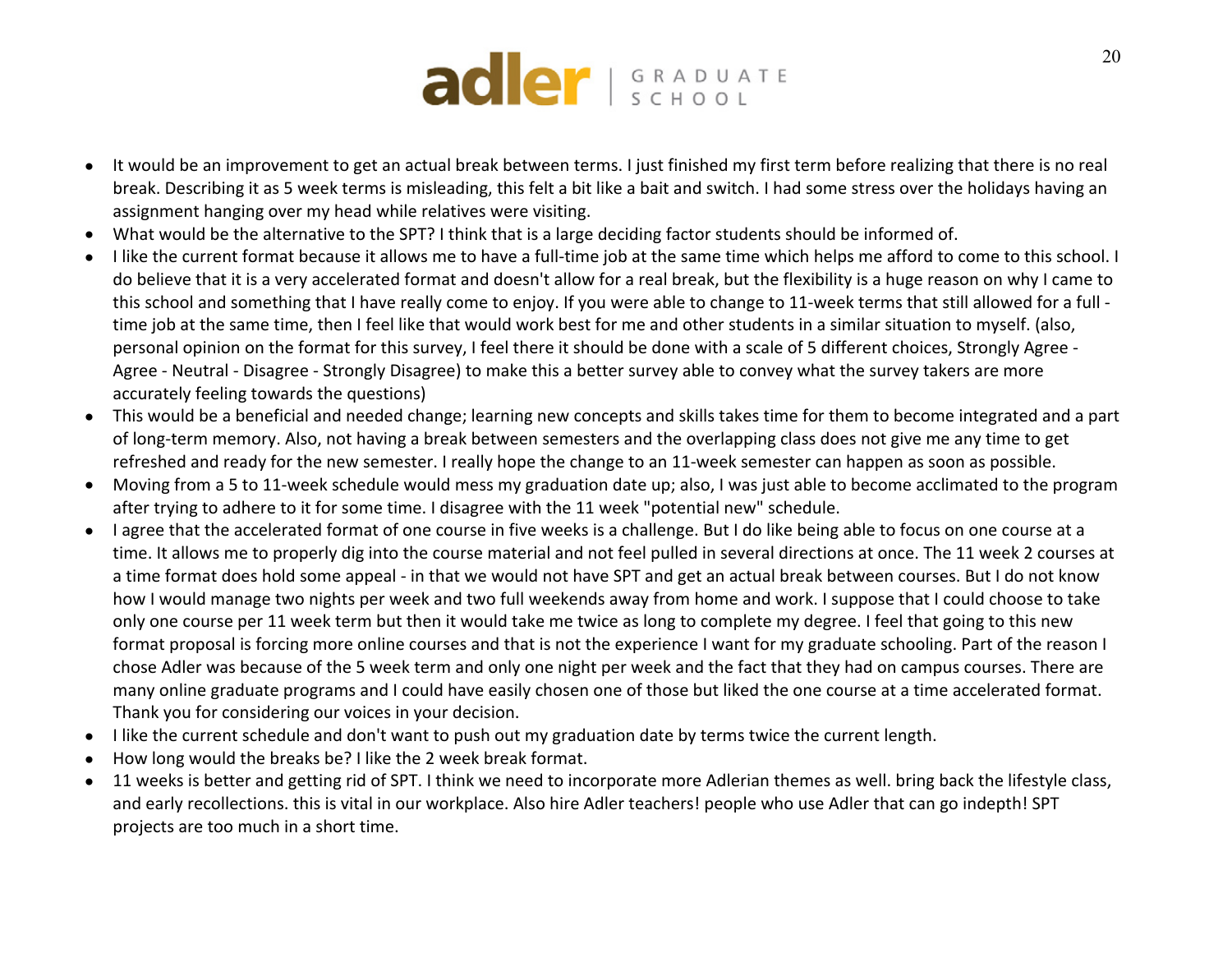

- I am pretty neutral overall about this...I expected graduate school to be a challenge when I made the commitment to start it. I am unsure if two days a week on campus would truly allow for a better work/life balance, especially if I also have internship classes to attend, too. Although I do agree that it would be useful for the information to be spread out, I cannot agree that being on campus 2- 3 days per week (including internship class) would be make classes less stressful than they are now with the 1-2 days a week (including internship class).
- My only issue with the current format is that grades are generally only returned after the course is completed, so it's generally not possible to take feedback and apply it to the course for which it was given
- Attending graduate school involves time and dedication. The current schedule that Adler is conducive and lengthening the class periods/schedules would not be productive in time management when working full time and leading busy lives.
- I prefer the current schedule since it works well in reducing license processing time if submitted during an "off-semester" calendar. It also allows for taking shorter breaks if necessary - whereas to take a break with the proposed schedule would result in postponing graduation by 3 months and two courses, rather than by 1 course and 5 weeks. For people like me where program duration time is an important component of life planning, the 5 week format has been amazing. I've found that time management is key and there have been courses where I've struggled getting through all the content in a timely manner but those struggles were due to my own choice in taking a full course load while maintaining an 80 hour work week between my full time job and my internship. I could have made adjustments if I had chosen to to lighten that load and it wouldn't have made a difference whether AGS maintained a 5 or 11 week course length.
- I don't want to take 2 classes at one time
- It would be very difficult, if not impossible, to commute to class twice a week. It would also be very difficult to focus on two classes at once. I am not in favor of switching to 11 week courses.
- I honestly do not think the longer class schedule would allow more time because the student would be required to take two courses. In my opinion, it would create more work than taking one class for 5 weeks.
- Although I just graduated, thank you for considering this change.
- An 11 week term would be a huge positive change for Adler. The 5 week term has caused significant distress for me and reduced my ability to learn and retain information. The 5 week term is the one thing preventing me from recommending Adler to others.
- This change would not affect me. I only have left to complete my masters project and field experience hours. In the two years I have been at Adler I can honestly say I did not have a break from course work. There were also multiple terms that I was taking two courses in addition to field experience in order to complete the courses I needed. The current academic calendar has left me feeling burnt out before even getting into the field. I think a change in the academic calendar would be helpful to prevent this in current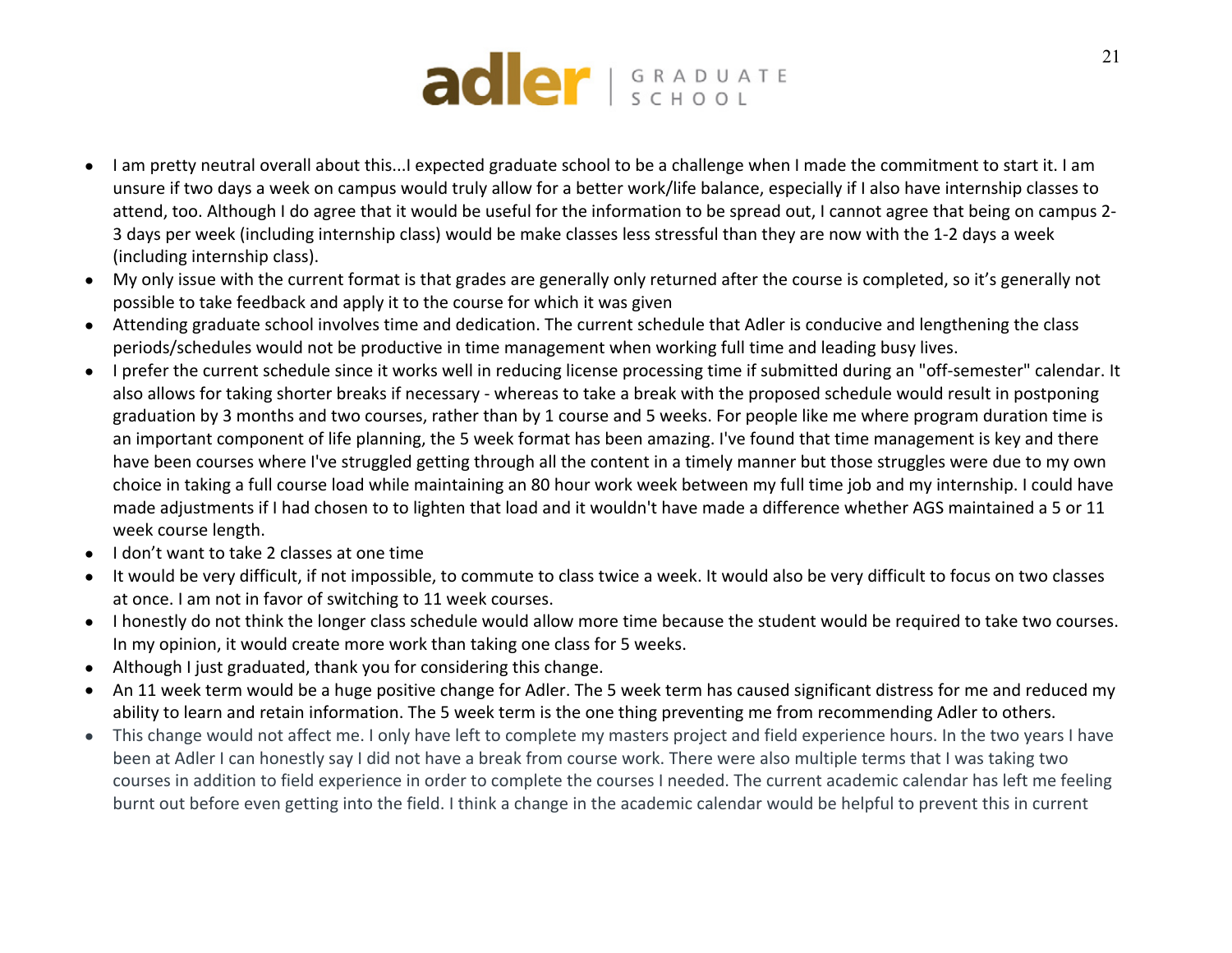

and future students. One class that definitely needs more time is the theories class. There is no way to retain information about all the counseling theories in 5 weeks. I feel that I will have to relearn them prior to taking the licensing exam.

# **Full Time Faculty Comments**

- I only teach online classes and 1-credit classes currently, so many of these questions don't pertain to me. I see the benefit of SOME classes moving to an 11-week format because they are really heavy (504, 534, 541), however, I don't hear many complaints outside these courses. I also know many - a high percentage from my experience - take breaks as needed, as there are no "true" breaks for them, and no "true" breaks for the instructors either, unless they purposely take off a session. This leads to less credits being registered for and less coverage for an entire session for the chairs. I can see both sides of this but am neutral overall.
- It is difficult to answer as I am not clear on how the schedule would look realistically. I can't imagine how this looks in reality. If we moved to an 11 week/ we would need to balance out weekend expectations/ weeknight expectations and responsibilities of instruction. I prefer offering some daytime courses/ some evening and eliminating weekends for on campus. OL weekend postings or Friday night expectations of postings are not ideal.
- I worry about the work-life balance when students are in two courses and attending and completing internship hours. While I agree that "real breaks" are important, student feedback from those in internship indicates that being required on campus for a possible additional day would be problematic. I like the idea of exploring other options. I will obviously support whatever decision is made; I'd just like to discuss multiple solutions.
- This survey has failed to mention the amount of additional work it would take each program to reconfigure most of the syllabi and course content to make this shift. Nor the possible implications on field experiences and the increased frequency that students may need to be on campus.
- This survey is very difficult to answer as we do not have enough clear information on what we are looking at or how these changes would realistically play out for this proposal or possibility.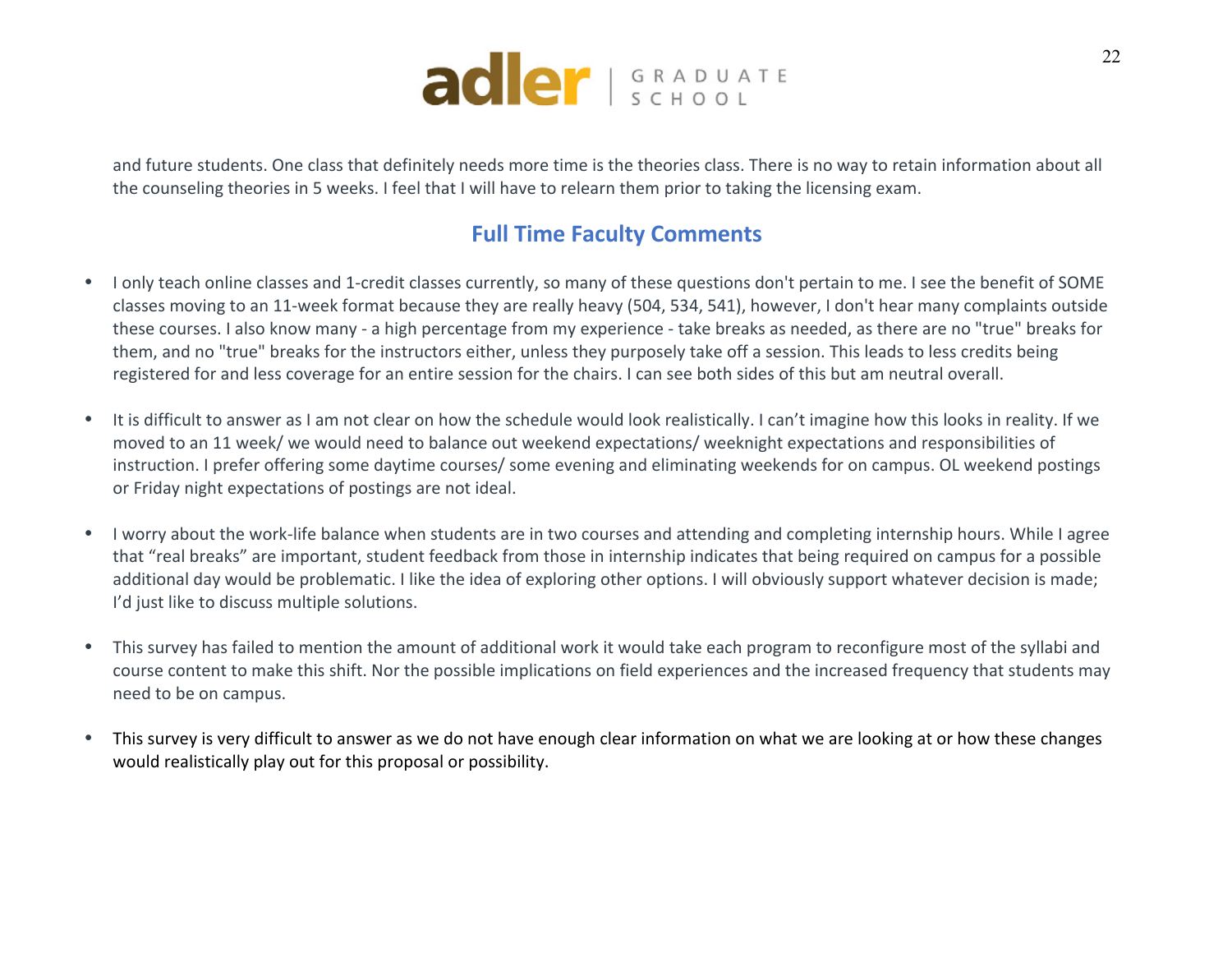

- To fully implement this change, I hope we give ourselves time to develop a clear plan and approach to make changes. Meaning, not to make these changes in a matter of months and lay it out for staff, students and faculty without enough preparation. I suggest giving staff and students time to adjust and make the changes effective July 1, 2021.
- Even with the 1-week break, it seems that there would be less flexibility or opportunity for breaks from academic duties for full time faculty with this potential model.

### **Adjunct Faculty Comments**

- I do not believe there would be a benefit based on the expectation that we would teach more and not be compensated for it.
- I like SPT for some courses and hope we can keep it some of the time.
- I do not agree with this change. I think it is unreasonable to expect that instructors will put in more face to face instruction time with an 11- week term while there would be no additional compensation. I hope that this change is not made.
- The format of Field Experience supervision classes differ from this format which is why many of my selections are neutral. Students seem to have mixed opinions of this as I know change is hard. I feel that perhaps a longer course may support greater student learning.
- I do think there are a lot of benefits in the current schedule for both students and instructors, as it is time limited and can move through courses more quickly. I do think the opportunities for more and more quality instruction is increased with longer courses though. Although hectic when its going, I assume some like the convenience the current schedule provides.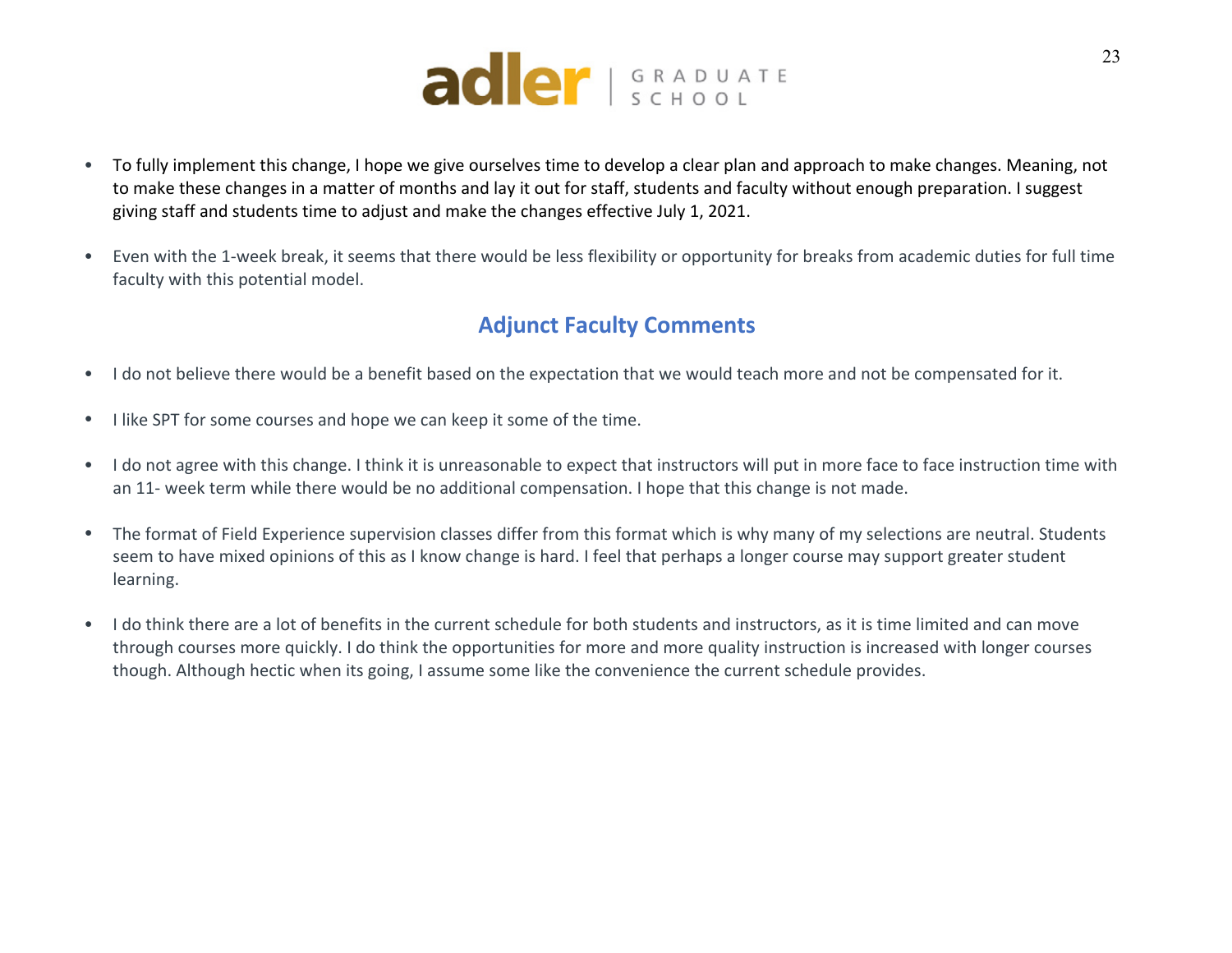

# **Staff Comments**

- Extended time may allow us to serve students with less haste. Students may be able to absorb 'assistance' with time to implement changes in a meaningful way.
- I think the most important piece is getting rid of the SPT, which is VERY confusing to explain to incoming students from the admissions side. Additionally, most prospects are used to seeing 11 week schedules, so that's another piece that will be easier to explain. Personally I think it would be easier to manage fewer starts per year as well.
- My work load doesn't change if we go to 11 weeks or stay at 5 but my biggest concern is if we do make a change the change coincides with a new academic year. Changing to 11 weeks in fall and not summer could be problematic this is something that needs to be a part of any further discussions. Also rolling out 11 weeks with the classes that require more than 5 weeks of instruction is also an idea that I would be open to.